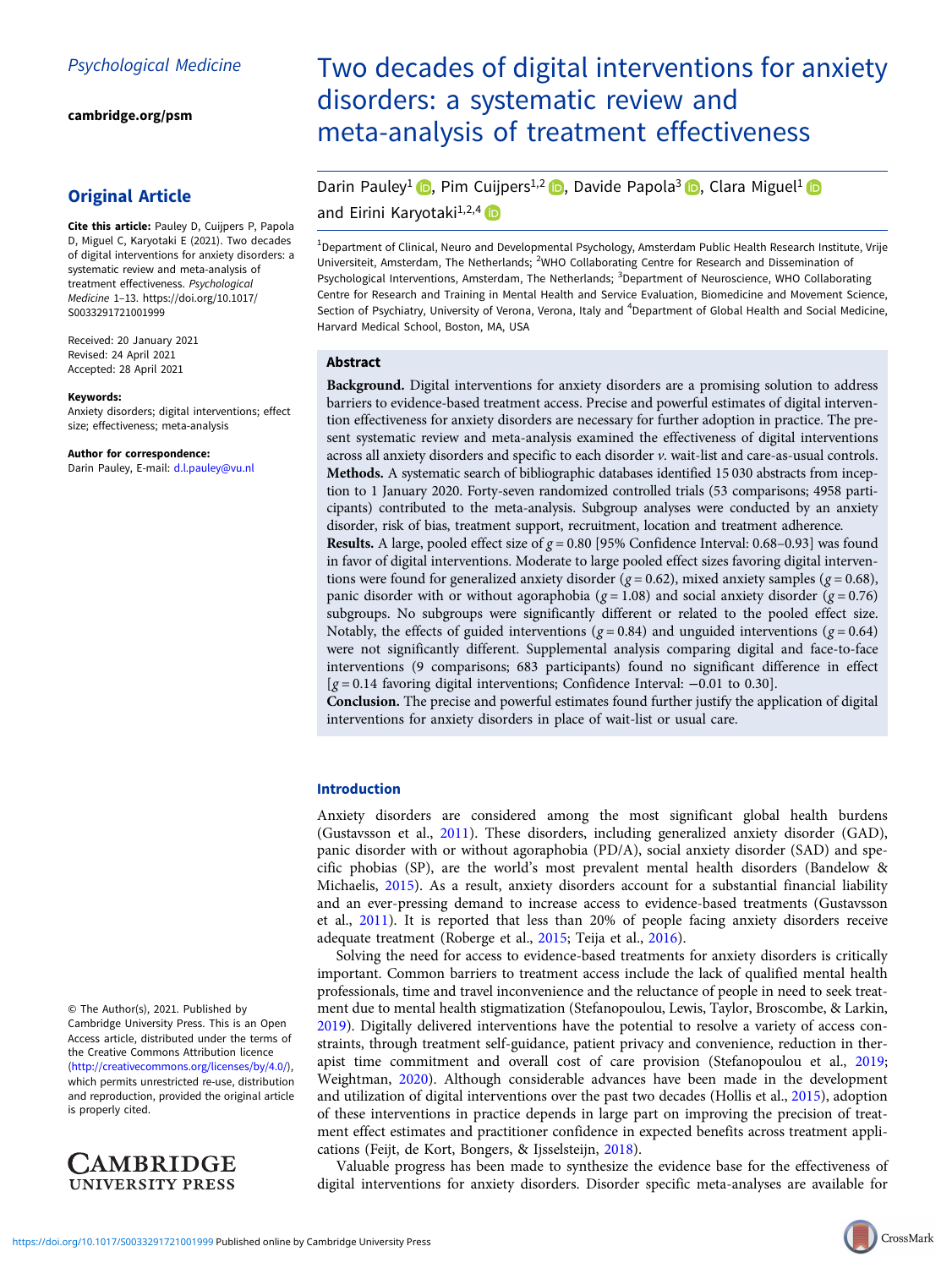GAD (Richards, Richardson, Timulak, & McElvaney, [2015](#page-11-0)), SAD (Kampmann, Emmelkamp, & Morina, [2016](#page-11-0)) and PD/A (Stech, Lim, Upton, & Newby, [2020\)](#page-12-0). Moreover, prior meta-analyses have synthesized the evidence base encompassing all anxiety disorders to provide overarching estimates of treatment effectiveness in addition to disorder-specific estimates (Andrews et al., [2010](#page-9-0), [2018;](#page-9-0) Cuijpers et al., [2009](#page-10-0); Păsărelu, Andersson, Bergman Nordgren, & Dobrean, [2017\)](#page-11-0). However, the dramatic increase in the volume and diversity of research since the last all-encompassing review that included studies published until September 2016 (Andrews et al., [2018](#page-9-0)) makes a current state assessment of the field essential. Studies published since September 2016 represent nearly the majority of randomized controlled trials (RCT) on the efficacy of digital interventions for anxiety disorders. Recent trials have included diverse intervention formats, such as unguided interventions (Ciuca, Berger, Crişan, & Miclea, [2018\)](#page-10-0), group interventions (Schulz et al., [2016](#page-11-0)) and mobile-based interventions (Stolz et al., [2018\)](#page-12-0). Finally, the Andrews et al. ([2018](#page-9-0)) meta-analysis did not include studies with mixed anxiety disorder samples (Bell, Colhoun, Carter, & Frampton, [2012\)](#page-9-0) or studies on interventions other than cognitive behavioral therapy, such as internet-delivered psychodynamic therapy (Andersson, Carlbring, & Furmark, [2012](#page-9-0)) or acceptance and commitment-based therapy (Ivanova et al., [2016\)](#page-10-0).

The present systematic review and meta-analysis aimed to examine the effectiveness of digital interventions across all anxiety disorders and specific to each anxiety disorder in comparison to inactive control conditions. More precise and powerful estimates of effectiveness overall and specific to each disorder were expected to add precision to the evidence base, with an enlarged and more representative sample of studies, and provide further justification for the practical application of digital interventions.

## Methods

## Study sources, search and selection

A comprehensive anxiety literature database was used as the information source of the present meta-analysis and is registered at the open science framework (Papola, Barbui, Cuijpers, Karyotaki, & Sijbrandij, [2020](#page-11-0)). Development of the database began with a systematic search on 25 April 2019 and a subsequent update on 13 February 2020 by two independent researchers. A systematic search was conducted using a full range of terms related to the applicable interventions, disorders and outcomes. The full search string for the PubMed database search is provided in Other Supplementary Material, eAppendix 1. Published studies were searched from inception to 1 January 2020, using the following electronic databases: PubMed (MEDLINE), EMBASE, PsycINFO, and The Cochrane Central Register of Controlled Trials (CENTRAL). Reference tracking was also conducted on recent systematic reviews and meta-analyses of digital interventions across anxiety disorders and specific to certain disorder (Andrews et al., [2010](#page-9-0), [2018;](#page-9-0) Arnberg et al., [2014;](#page-9-0) Cuijpers et al., [2009;](#page-10-0) Kampmann et al., [2016;](#page-11-0) Newby, Twomey, Yuan Li, & Andrews, [2016;](#page-11-0) Păsărelu et al., [2017](#page-11-0); Richards et al., [2015;](#page-11-0) Stech et al., [2020;](#page-12-0) Stefanopoulou et al., [2019](#page-12-0))

Studies were included based on the following criteria: (1) participants age 18 or older, (2) clinician validated diagnosis of any primary anxiety disorder as defined by the diagnostic and statistical manual version 5 (American Psychiatric, [2013](#page-9-0)) including GAD, PD/A, SAD or SP, (3) use of a guided or unguided digital intervention conducted without any physical presence of a therapist or a requirement to participate outside of a personal setting of choice to treat anxiety disorder symptoms, (4) use of an inactive control comparison group such as wait-list control (WLC) or care-as-usual (CAU), (5) use of a customary RCT design and (6) publication in peer-reviewed journals, including advanced online publication. Control comparison groups were categorized as WLC if participants were put on a waiting list to receive the intervention after the intervention was received by the active intervention group, or CAU if participants received or had access to routine care and did not wait to receive the active intervention. In addition, studies that compared digital interventions to face-to-face psychotherapy were selected and extracted for supplemental analysis.

## Types of outcome measures

The primary efficacy outcome was anxiety symptoms at the study endpoint, measured as effect size. One outcome measure was selected for each study, based on a pre-determined hierarchy of outcome instruments according to (1) most used and (2) most valid instrument. The hierarchy is available in Other Supplementary Material, eAppendix 2. If none of the outcomes in the pre-determined hierarchy were used in a given study, the primary outcome measure as defined by the study was used. All outcomes will refer to acute-phase treatment (study endpoint), which normally last two to six months.

## Data extraction

Post-treatment outcome measure means, standard deviations and the number of participants randomized and eligible for analysis per condition were extracted from each study. In addition, descriptive data were extracted and coded as follows: (1) guided or unguided treatment, (2) mean number of treatment sessions completed, (3) treatment adherence as defined by the percentage of participants who completed all treatment sessions, (4) recruitment setting (community or clinical), and (5) continental location of study. Guided treatment was defined by the provision of support related to treatment content by a trained professional or para-professional, whereas unguided treatment did not include any treatment content-related guidance.

To assess study quality and risk of bias, data were extracted according to the Risk of Bias 2 (RoB 2) tool (Sterne et al., [2019\)](#page-12-0). This risk of bias assessment entails the review and grading of five quality domains including (1) the randomization process, (2) deviations from the intended interventions, (3) missing outcome data, (4) measurement of the outcome and (5) selection of the reported outcome, resulting in a summary assessment of low, some concern or high risk of bias.

Data extraction decisions were assessed for quality and validity in comparison to a parallel independent study. Interrater reliability was calculated and reported using the interclass correlation coefficient (ICC) and Cohen's Kappa (Banerjee, Capozzoli, McSweeney, & Sinha, [1999](#page-9-0); Barnhart, Haber, & Lin, [2007;](#page-9-0) Cohen, [1968\)](#page-10-0). Agreement reliability was interpreted using ICC estimates as follows: poor if less than 0.5, moderate if between 0.5 and 0.75, good if between 0.75 and 0.9, and excellent if higher than 0.9 (Koo & Li, [2016](#page-11-0)). Agreement reliability was interpreted using Cohen's Kappa estimates as follows: none to slight if between 0.01 and 0.2, fair if between 0.21 and 0.4, moderate if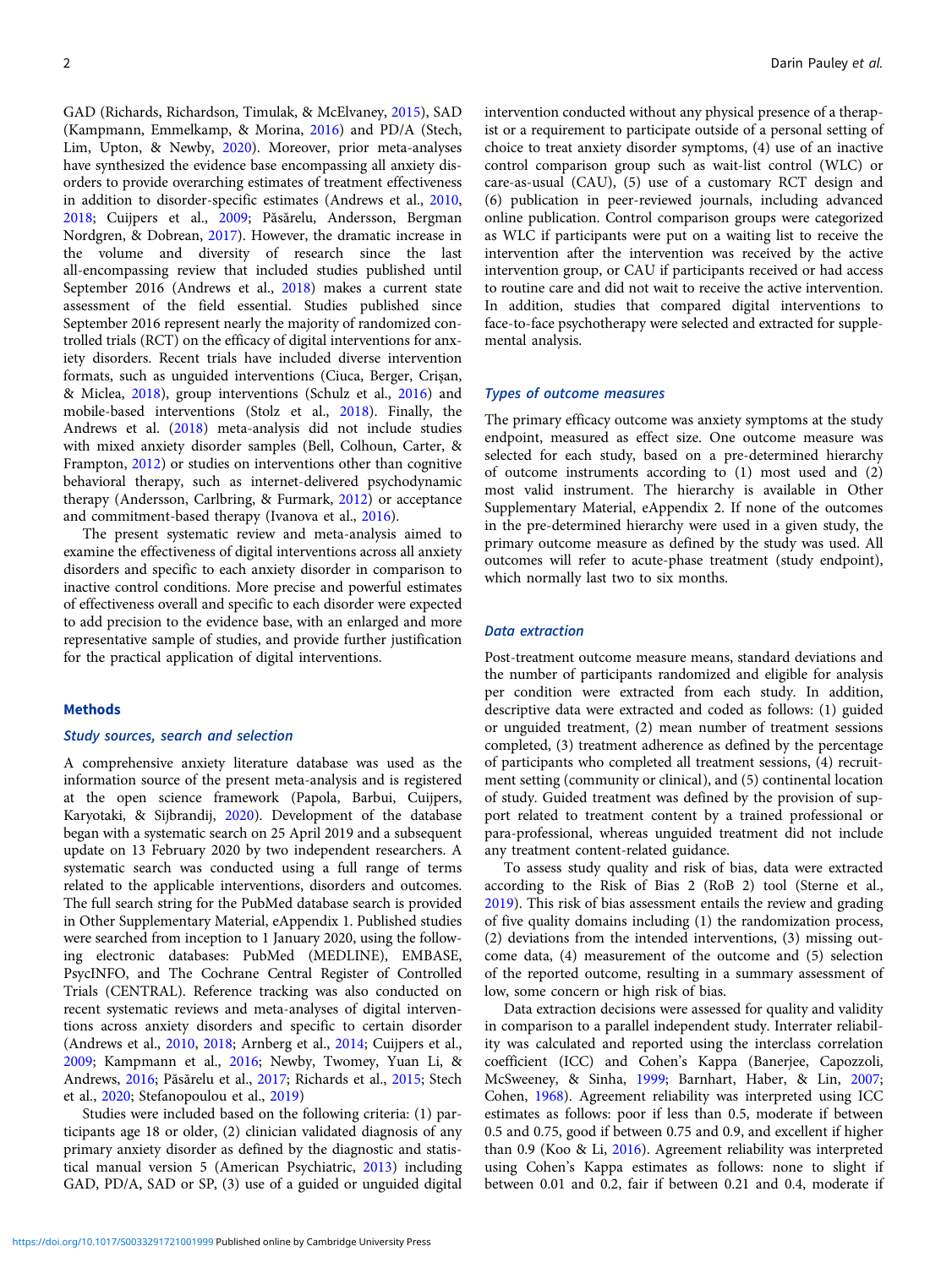between 0.41 and 0.6, substantial if between 0.61 and 0.8, and almost perfect if between 0.81 and 1.0 (McHugh, [2012\)](#page-11-0).

## Statistical analysis

Statistical analyses were completed using Comprehensive Meta-Analysis version 3 (CMA, [2016](#page-10-0)), following PRISMA guidelines (Moher, Liberati, Tetzlaff, & Altman, [2010](#page-11-0)) and standard guidance for meta-analysis (Cuijpers, [2016\)](#page-10-0). Effect size indicates the scale score difference between treatment and control groups at post-treatment, and is calculated by subtracting the mean score of the treatment group from the mean score of the control group, divided by pooled standard deviation. The effect size was estimated as Hedges' g to correct for small sample size bias (Hedges & Olkin, [1985](#page-10-0)). To ease interpretation of effect size, corresponding numbers needed to treat (NNT; Gloster et al., [2015\)](#page-10-0) figures were calculated according to the method provided by Kraemer and Kupfer (Kraemer & Kupfer, [2006\)](#page-11-0), representing the number of persons requiring treatment in order to achieve one additional successful treatment outcome.

To account for multiple treatment arms within a study, a decision hierarchy was followed according to the guidance of Cochrane handbook for systematic reviews, hereafter referred to as Cochrane (Higgins, Green, & Cochrane, [2008\)](#page-10-0). As recommended by Cochrane, to avoid multiple correlated comparisons and potential unit of analysis error, treatment groups were combined when possible (Higgins et al., [2008\)](#page-10-0). RevMan software was used to combine treatment arms (RevMan, [2020\)](#page-11-0) according to the Cochrane guidelines (Higgins et al., [2008](#page-10-0)). An exception to this method was used when treatment arms within a study compared guided and unguided support conditions. In these cases, treatment arms were kept separate in order to retain these comparisons for treatment support subgroup analysis, and the total control group was equally split across the guided and unguided treatment condition arms. According to Cochrane, this method is acceptable and creates sufficient independence between treatment arms to mitigate the unit of analysis error (Higgins et al., [2008\)](#page-10-0).

When trials had missing standard deviation data, standard errors or confidence intervals (CI) were used to calculate standard deviations. When none of these data was available, standard deviations were imputed according to the method outlined by Furukawa et al. (Furukawa, Barbui, Cipriani, Brambilla, & Watanabe, [2006](#page-10-0)). In the present study, this method was only considered if (1) no standard deviation, standard error or CI data were available and (2) 10 or more comparable studies, using the same outcome instrument, could be used to generate a pooled standard deviation for imputation.

All meta-analyses were conducted in CMA using a random-effects pooling model. Heterogeneity was assessed by the I <sup>2</sup> statistic and corresponding 95% CI (Ioannidis, Patsopoulos, & Evangelou, [2007](#page-10-0)), using the non-central chi-squared heterogi mod-ule from Stata (Orsini, Bottai, Higgins, & Buchan, [2005](#page-11-0)). I<sup>2</sup> values of 25, 50, and 75% typically indicate low, medium, and high heterogeneity, respectively. Publication bias was assessed using Egger's test for funnel plot asymmetry and a funnel plot adjusted for publication bias according to the Duval and Tweedie trim-and-fill procedure (Duval & Tweedie, [2000;](#page-10-0) Egger, Smith, Schneider, & Minder, [1997](#page-10-0)). In addition, an overall analysis of effect size was conducted after the exclusion of outlier studies. Outlier studies were those with a 95% CI for effect size which did not overlap with the 95% CI for the overall pooled effect size.

#### Subgroup analyses

A series of subgroup analyses were conducted to explore potential explanations of heterogeneity based on differences in relative effect sizes between subgroups and the relative relationship of each subgroup variable to the overall pooled effect size. The series included subgroup comparisons for (1) primary diagnosis of GAD, mixed anxiety samples, PD/A or SAD, (2) low, some concern and high risk of bias,  $(3)$  guided  $\nu$ . unguided interventions, (4) community v. clinical recruitment setting and (5) continental location of study, all as categorical variables, as well as (6) mean number of treatment sessions completed and (7) treatment adherence, as continuous variables. All subgroup analyses for categorical variables were conducted in CMA using the mixed-effects model, which pools studies within subgroups based on the random-effects model while testing significant differences between subgroups based on the fixed-effects model. All subgroup analyses for continuous variables were conducted using meta-regression.

#### Results

#### Selection, inclusion and extraction

In total, 15 030 abstracts were identified. After the removal of 5606 duplicates, 9424 records remained for title and abstract or full-text screening. After screening, 1307 records were retained for inclusion in the database. All 1307 studies in the comprehensive anxiety database (Papola et al., [2020](#page-11-0)) were screened for inclusion. Reference tracking resulted in 14 additional studies for screening (Andrews et al., [2010](#page-9-0), [2018](#page-9-0); Arnberg et al., [2014](#page-9-0); Cuijpers et al., [2009;](#page-10-0) Kampmann et al., [2016;](#page-11-0) Newby et al., [2016](#page-11-0); Păsărelu et al., [2017](#page-11-0); Richards et al., [2015;](#page-11-0) Stech et al., [2020](#page-12-0); Stefanopoulou et al., [2019](#page-12-0)). Following title and abstract review, 1176 studies were excluded for specific reasons, leaving 146 studies for full-text review. Following full-text review, 99 studies were excluded for specific reasons, leaving 47 studies for the present meta-analysis. Among the 47 included studies, seven studies had multiple trial arms which were merged for analysis (Berger, Boettcher, & Caspar, [2014](#page-9-0); Christensen et al., [2014](#page-10-0); Oromendia, Orrego, Bonillo, & Molinuevo, [2016](#page-11-0); Richards, Klein, & Austin, [2006;](#page-11-0) Robinson et al., [2010;](#page-11-0) Schulz et al., [2016](#page-11-0); Stolz et al., [2018](#page-12-0)), according to the recommended method of Cochrane (Higgins et al., [2008](#page-10-0)). In four studies, the control group was equally split and shared between guided and unguided intervention arms (Ciuca et al., [2018;](#page-10-0) Ivanova et al., [2016;](#page-10-0) Paxling et al., [2011;](#page-11-0) Titov, Andrews, Choi, Schwencke, & Mahoney, [2008](#page-12-0)). Standard deviations were imputed for one study (Titov et al., [2008](#page-12-0)). The 47 studies resulted in 4958 participants (2808 treatment group and 2150 control group) and 53 comparisons quantified in analysis.

The selection process and exclusion rationales are provided in a PRISMA flowchart in [Fig. 1](#page-3-0) (Moher et al., [2010](#page-11-0)). The search also identified nine studies that compared the digital intervention to face-to-face psychotherapy, for supplemental analysis. References for all studies included are provided in Other Supplementary Material, eAppendix 3.

Interrater reliability of data extraction decisions ranged from good to perfect. The Cohen's Kappa for overall risk of bias judgements was perfect at 1.0, while ICC assessing agreement on each individual domain judgement was good to excellent at 0.88 [95% CI: 0.81–0.92]. Similarly, ICC assessing agreement on outcome and characteristics data was good at 0.81 [95% CI: 0.70–0.88].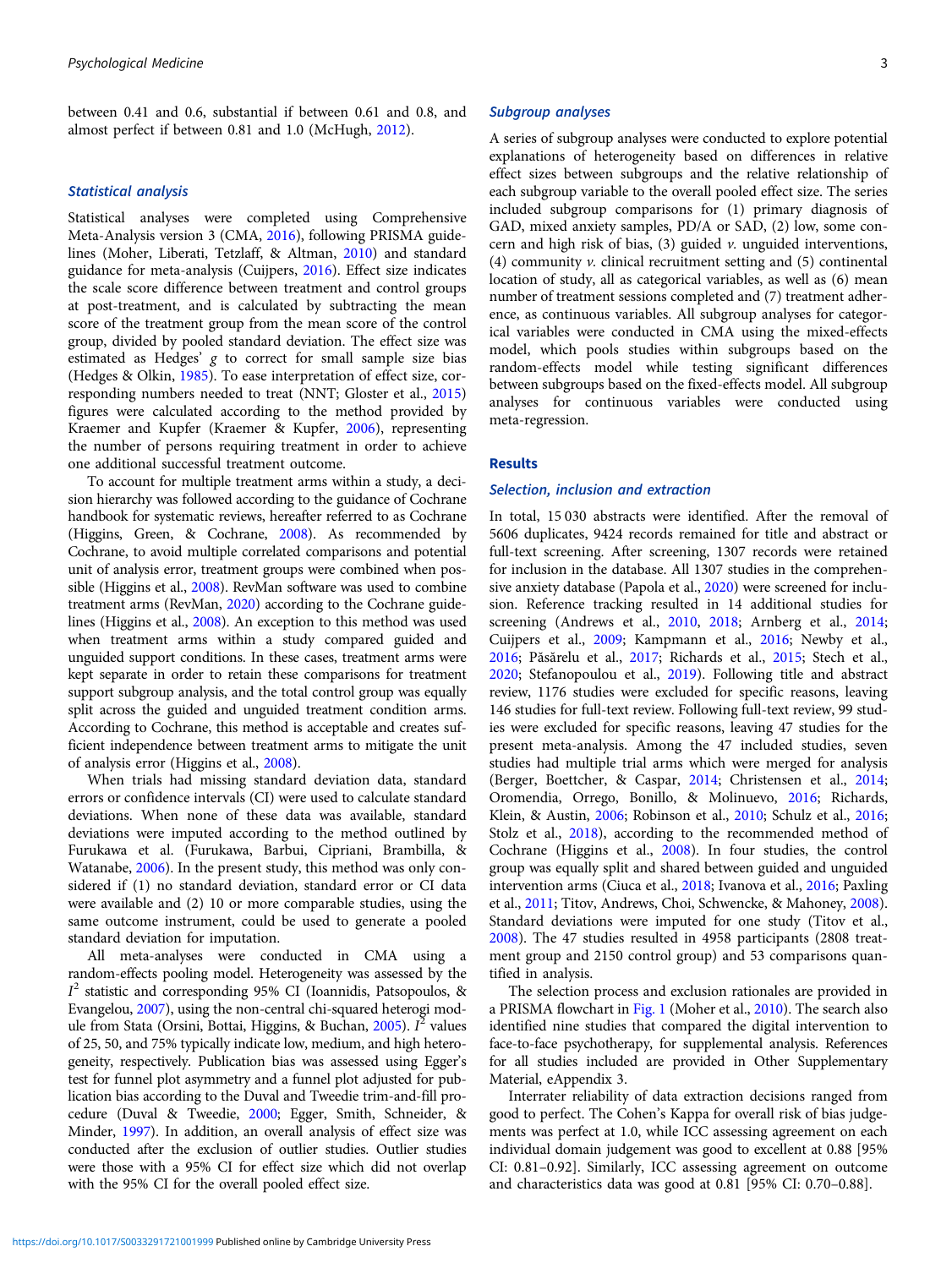<span id="page-3-0"></span>

Fig. 1. Flowchart of the selection of studies.

## Characteristics of included studies

Characteristics of the 53 comparisons analyzed are summarized in [Table 1.](#page-4-0) The most represented primary diagnosis was SAD (20 comparisons; 1960 participants), followed by PD/A (15 comparisons; 837 participants), GAD (nine comparisons; 1203 participants) and mixed anxiety samples (nine comparisons, 958 participants). The control comparisons in all studies were categorized as WLC. Additional detail about the WLC condition was provided in 34%  $(n = 16)$  of studies, in which the WLC was described as having access to specific support provisions such as routine care ( $n = 5$ ; 11%), attention control ( $n = 4$ ; 9%) and online discussion forum ( $n = 7$ ; 15%). Cognitive behavioral therapy was the most common digital intervention used in the 53 comparisons  $(n = 48; 90\%)$ , followed by acceptance and commitment therapy  $(n = 3, 6\%)$ , psychodynamic therapy  $(n = 1, 2\%)$  and mindfulnessbased therapy ( $n = 1$ ; 2%). A guided intervention format was used in 42 (79%) comparisons as compared to an unguided format in 11 (21%). Recruitment was conducted in a community setting for 49 (92%) comparisons compared to 4 (8%) in a clinical setting. Regarding the continental location of study, 70% of comparisons were conducted in Europe ( $n = 37$ ; Austria, Ireland, Denmark, Germany, Netherlands, Romania, Spain, Sweden, Switzerland), followed by 26% in Oceania ( $n = 14$ ; Australia, New Zealand), 2% in North America  $(n = 1;$  Canada) and 2% across mixed

continents  $(n = 1;$  Australia and Scotland). Finally, the mean number of treatment sessions completed was 5.8 across 43 comparisons with available data, while treatment adherence was 55.9% across 41 comparisons with available data.

## Risk of bias

The risk of bias was judged to be 'low' in 6 (11%) study comparisons, 'some concern' in 34 (64%) study comparisons and 'high' in 13 (25%) study comparisons. The primary areas of concern were found within domain three and four, related to missing outcome data and measurement of outcomes respectively, where 5 (11%) of the studies were judged to be high risk in each domain.

## Meta-analysis

The results for the meta-analysis of digital interventions  $v$ . inactive controls are summarized in [Table 2](#page-6-0) and a forest plot of effect sizes in [Fig. 2](#page-7-0). The overall effect size was  $g = 0.80$  [95% CI: 0.68–0.93], corresponding with an NNT of 2.3. Heterogeneity was high  $[I^2 = 75, 95\%$  CI: 68-80]. The effect size for GAD comparisons alone  $(n = 9)$  was moderate at  $g = 0.62$ [95% CI: 0.31-0.93] with high heterogeneity  $[I^2 = 81, 95\%$  CI: 61–88]. The effect size for mixed anxiety disorder comparisons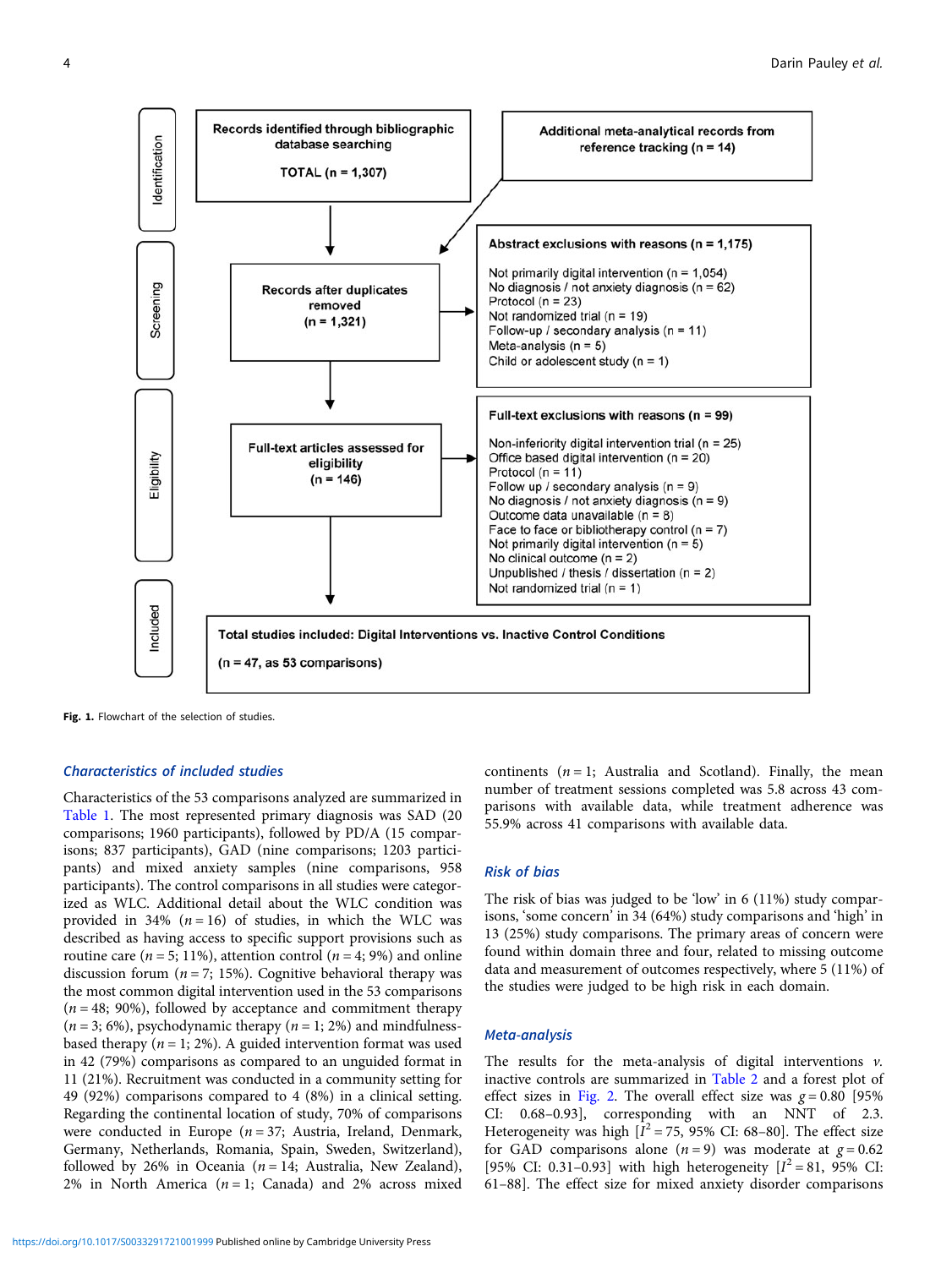Table 1. Characteristics and effect sizes of studies included the meta-analysis comparing digital interventions and inactive controls

<span id="page-4-0"></span>https://doi.org/10.1017/50033291721001999 Published online by Cambridge University Press <https://doi.org/10.1017/S0033291721001999>Published online by Cambridge University Press

| Study and primary diagnosis                                      | Treat. Comp.      | Treat.<br>Supp. | Outcome<br>measure | $\boldsymbol{N}$ | Hedges' q | <b>NNT</b> | M Sess.<br>(%)           | Adh. %                   | <b>RoB</b> | Recr. Sett. | Cont. of<br>study |
|------------------------------------------------------------------|-------------------|-----------------|--------------------|------------------|-----------|------------|--------------------------|--------------------------|------------|-------------|-------------------|
| GAD                                                              |                   |                 |                    |                  |           |            |                          |                          |            |             |                   |
| Andersson et al. (2012 1a)                                       | iCBT v. WL        | Guided          | <b>PSWQ</b>        | 41               | 0.21      | 8.5        | 5.1(64)                  | 85                       | High       | Com.        | Europe            |
| Andersson et al. (2012_1b)                                       | iPDT v. WL        | Guided          | <b>PSWQ</b>        | 40               | 0.12      | 14.7       | 5.9 (74)                 | 96                       | High       | Com.        | Europe            |
| Christensen et al. (2014)                                        | iCBT v. WL-IC     | Unguided        | GAD-7              | 558              | 0.14      | 12.8       | 5.5(55)                  | $\overline{\phantom{a}}$ | S.C.       | Com.        | Oceania           |
| Dahlin et al. (2016)                                             | iCBT v. WL        | Guided          | <b>PSWQ</b>        | 103              | 0.86      | 2.2        | 5.3(76)                  | 76                       | S.C.       | Com.        | Europe            |
| Jones, Hadjistavropoulos, and Soucy (2016)                       | iCBT v. WL        | Guided          | GAD-7              | 45               | 0.82      | 2.3        | 6.3(90)                  | $\overline{\phantom{a}}$ | S.C.       | Com.        | N.A.              |
| Paxling et al. (2011)                                            | iCBT v. WL        | Guided          | <b>PSWQ</b>        | 89               | 1.10      | 1.8        | 4.8(60)                  | 11                       | High       | Com.        | Europe            |
| Richards et al. (2016)                                           | iCBT v. WL        | Guided          | GAD-7              | 137              | 0.32      | 5.6        | 4.3(71)                  | 19                       | S.C.       | Com.        | Europe            |
| Ruwaard et al. (2010)                                            | iCBT v. WL        | Guided          | <b>PSWQ</b>        | 145              | 1.06      | 1.8        | 4.6 (66)                 | 77                       | High       | Com.        | Europe            |
| Titov et al. (2009)                                              | iCBT v. WL        | Guided          | <b>PSWQ</b>        | 45               | 0.93      | 2.0        | 5.2(87)                  | 75                       | Low        | Com.        | Oceania           |
| Mixed anxiety                                                    |                   |                 |                    |                  |           |            |                          |                          |            |             |                   |
| Bell et al. (2012)                                               | iCBT v. WL-UC     | Unguided        | <b>PSWQ</b>        | 83               | 0.61      | 3.0        | $\overline{\phantom{a}}$ | 80                       | S.C.       | Com.        | Oceania           |
| Boettcher et al. (2014)                                          | iMBT v. WL        | Unguided        | <b>BAI</b>         | 91               | 0.99      | 1.9        | 3.8(47)                  | $\overline{\phantom{a}}$ | High       | Com.        | Europe            |
| Berger et al. (2014)                                             | iCBT v. WL        | Guided          | <b>PSWQ</b>        | 132              | 0.70      | 2.6        | 7.1(89)                  | 73                       | S.C.       | Com.        | Europe            |
| Berger et al. (2017)                                             | iCBT v. WL-UC     | Unguided        | BAI                | 139              | 0.40      | 4.5        | 3.9(65)                  | 46                       | S.C.       | Com.        | Europe            |
| Carlbring et al. (2011)                                          | iCBT v. WL-OD     | Guided          | BAI                | 54               | 0.38      | 4.7        | 8.0(90)                  | 59                       | Low        | Com.        | Europe            |
| Dear et al. (2015_a)                                             | iCBT v. WL        | Guided          | GAD-7              | 70               | 1.99      | < 1.4      | $\equiv$                 | 84                       | S.C.       | Com.        | Oceania           |
| Johnston, Titov, Andrews, Spence, and Dear (2011)                | iCBT v. WL        | Guided          | <b>PSWQ</b>        | 131              | 0.79      | 2.4        | 7.6 (95)                 | 75                       | Low        | Com.        | Oceania           |
| Schroder, Jelinek, and Moritz (2017)                             | iCBT v. WL-UC     | Guided          | BAI                | 180              | 0.34      | 5.3        | $\overline{\phantom{a}}$ | $\overline{\phantom{a}}$ | S.C.       | Com.        | Europe            |
| Titov, Andrews, Johnston, Robinson, and Spence (2010)            | iCBT v. WL        | Guided          | <b>PSWQ</b>        | 78               | 0.20      | 8.9        | 5.5(92)                  | 75                       | Low        | Com.        | Oceania           |
| PD/A                                                             |                   |                 |                    |                  |           |            |                          |                          |            |             |                   |
| Allen et al. (2016)                                              | iCBT v. WL-OD     | Guided          | PDSS-SR            | 63               | 0.98      | 2.0        | 3.9(79)                  | 63                       | S.C.       | Com.        | Oceania           |
| Carlbring, Westling, Ljungstrand, Ekselius, and Andersson (2001) | iCBT v. WL        | Guided          | <b>BSQ</b>         | 41               | 1.41      | 1.5        | $\overline{\phantom{a}}$ | $\overline{\phantom{a}}$ | S.C.       | Com.        | Europe            |
| Carlbring et al. (2006)                                          | iCBT v. WL        | Guided          | <b>BSQ</b>         | 60               | 1.94      | < 1.4      | 8.9(89)                  | 80                       | Low        | Com.        | Europe            |
| Ciuca et al. (2018_a)                                            | iCBT v. WL        | Guided          | PDSS-SR            | 55               | 1.34      | 1.5        | 8.9(55)                  | $\overline{\phantom{a}}$ | High       | Com.        | Europe            |
| Ciuca et al. (2018_b)                                            | iCBT v. WL        | Unguided        | PDSS-SR            | 56               | 0.87      | 2.2        | 8.9(55)                  | $\overline{\phantom{a}}$ | High       | Com.        | Europe            |
| Ivanova et al. (2016_a)                                          | <b>IACT v. WL</b> | Guided          | PDSS-SR            | 19               | 0.25      | 7.1        | 6.0(75)                  | 40                       | S.C.       | Com.        | Europe            |
| Ivanova et al. (2016_b)                                          | <b>IACT v. WL</b> | Unguided        | PDSS-SR            | 20               | 0.01      | 166.7      | 6.0(75)                  | 29                       | S.C.       | Com.        | Europe            |
| Kenardy et al. (2003)                                            | cCBT v. WL        | Guided          | <b>BSQ</b>         | 82               | 1.37      | 1.5        | 5.9 (98)                 | $\overline{\phantom{m}}$ | S.C.       | Clin.       | Mix               |
| Klein, Richards, and Austin (2006)                               | iCBT v. WL-IC     | Guided          | <b>PDSS</b>        | 37               | 2.46      | < 1.4      |                          |                          | S.C.       | Com.        | Oceania           |
| Oromendia et al. (2016)                                          | iCBT v. WL        | Guided          | PDSS-SR            | 77               | 1.16      | 1.7        | 4.5(56)                  | $\overline{\phantom{a}}$ | High       | Com.        | Europe            |
|                                                                  |                   |                 |                    |                  |           |            |                          |                          |            |             |                   |

 $\sigma$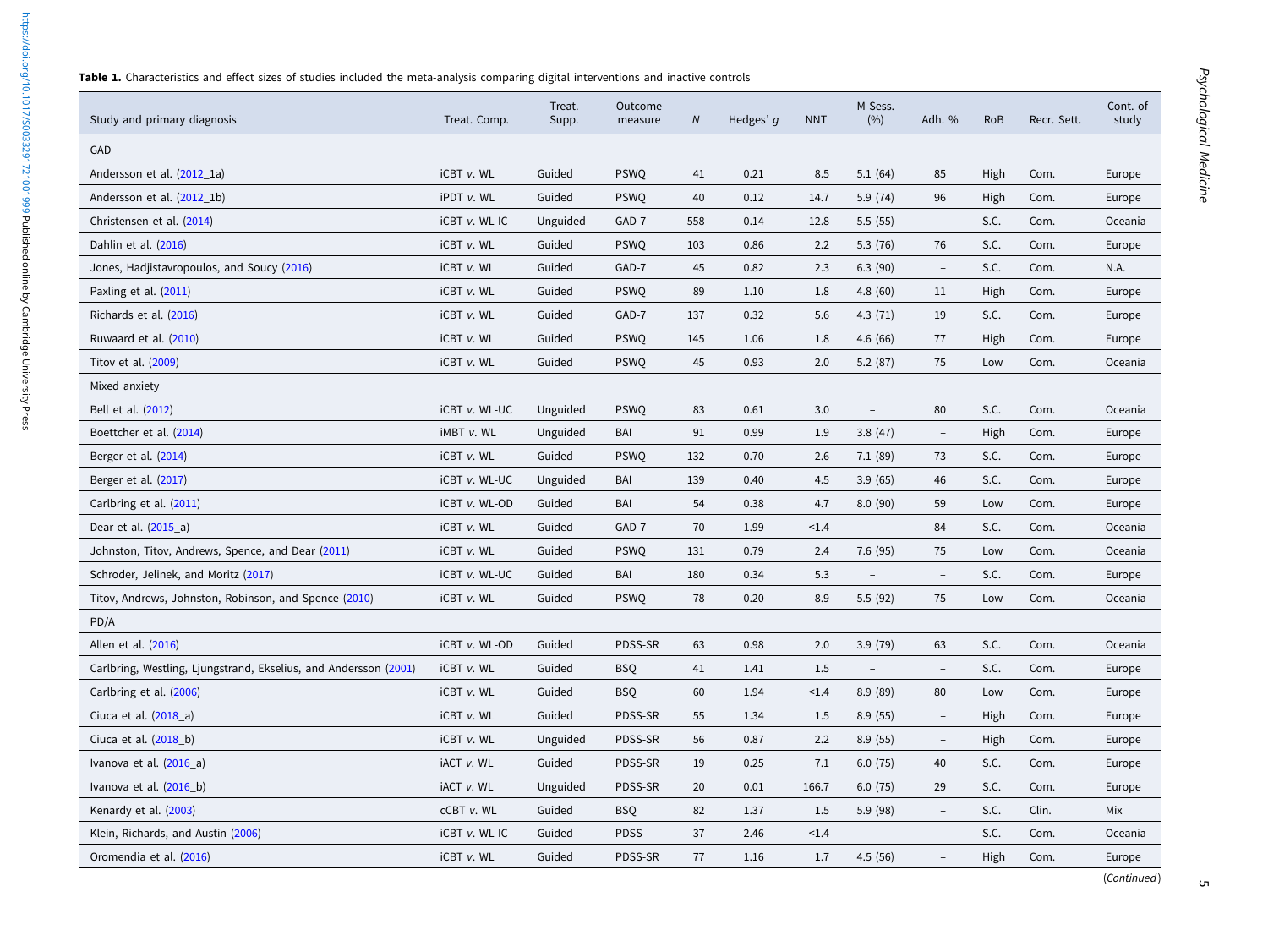#### Table 1. (Continued.)

| Study and primary diagnosis                              | Treat. Comp.      | Treat.<br>Supp. | Outcome<br>measure | N   | Hedges' g | <b>NNT</b> | M Sess.<br>(%)           | Adh. %                   | <b>RoB</b> | Recr. Sett. | Cont. of<br>study |
|----------------------------------------------------------|-------------------|-----------------|--------------------|-----|-----------|------------|--------------------------|--------------------------|------------|-------------|-------------------|
| Richards et al. (2006)                                   | iCBT v. WL-IC     | Guided          | <b>PDSS</b>        | 32  | 1.67      | < 1.4      | $\qquad \qquad -$        | $\overline{\phantom{a}}$ | S.C.       | Com.        | Europe            |
| Robinson et al. (2010)                                   | iCBT v. WL        | Guided          | PDSS-SR            | 58  | 0.55      | 3.3        | $\qquad \qquad -$        | 89                       | S.C.       | Com.        | Oceania           |
| Silfvernagel et al. (2012)                               | iCBT v. WL        | Guided          | PDSS-SR            | 57  | 1.40      | 1.5        | 5.0(71)                  | 24                       | S.C.       | Com.        | Europe            |
| van Ballegooijen et al. (2013)                           | iCBT v. WL        | Guided          | PDSS-SR            | 126 | 0.30      | 6.0        | 2.0(33)                  | 8                        | High       | Com.        | Europe            |
| Wims, Titov, Andrews, and Choi (2010)                    | iCBT v. WL        | Guided          | PDSS-SR            | 54  | 0.59      | 3.1        | 4.8(80)                  | 79                       | S.C.       | Com.        | Oceania           |
| SAD                                                      |                   |                 |                    |     |           |            |                          |                          |            |             |                   |
| Andersson et al. (2006)                                  | iCBT v. WL        | Guided          | LSAS-SR            | 64  | 0.72      | 2.6        | 7.5(83)                  | 56                       | S.C.       | Com.        | Europe            |
| Andersson et al. (2012 2)                                | iCBT v. WL-OD     | Guided          | LSAS-SR            | 204 | 0.83      | 2.3        | 6.8(76)                  | 55                       | S.C.       | Com.        | Europe            |
| Berger, Hohl, and Caspar (2009)                          | iCBT v. WL        | Guided          | LSAS-SR            | 52  | 0.88      | 2.2        | 4.3(85)                  | 52                       | S.C.       | Com.        | Europe            |
| Botella et al. (2010)                                    | <b>iCBT v. WL</b> | Unguided        | <b>BFNE</b>        | 91  | 0.53      | 3.4        | $\qquad \qquad -$        | $\overline{\phantom{a}}$ | S.C.       | Com.        | Europe            |
| Carlbring et al. (2007)                                  | iCBT v. WL        | Guided          | LSAS-SR            | 57  | 0.97      | 2.0        | 8.6(96)                  | 93                       | S.C.       | Com.        | Europe            |
| Furmark et al. (2009 a)                                  | iCBT v. WL        | Guided          | LSAS-SR            | 80  | 0.78      | 2.4        | 6.6(74)                  | 63                       | High       | Com.        | Europe            |
| Ivanova et al. (2016_c)                                  | <b>IACT v. WL</b> | Guided          | LSAS-SR            | 57  | 0.78      | 2.4        | 6.0(75)                  | 40                       | S.C.       | Com.        | Europe            |
| Ivanova et al. (2016 d)                                  | iACT v. WL        | Unguided        | LSAS-SR            | 56  | 0.60      | 3.1        | 6.0(75)                  | 29                       | Low        | Com.        | Europe            |
| Johansson et al. (2017)                                  | <b>iPDT v. WL</b> | Guided          | LSAS-SR            | 72  | 0.49      | 3.7        | 7.2(80)                  | 69                       | Low        | Com.        | Europe            |
| Kählke et al. (2019)                                     | iCBT v. WL-UC     | Unguided        | <b>LSAS</b>        | 200 | 1.03      | 1.9        | 5.2(58)                  | 21                       | Low        | Com.        | Europe            |
| Kok, van Straten, Beekman, and Cuijpers (2014)           | iCBT v. WL        | Guided          | BAI                | 210 | 0.21      | 8.5        | 3.0(38)                  | 9                        | S.C.       | Clin.       | Europe            |
| Mathiasen, Riper, Ehlers, Valentin, and Rosenberg (2016) | iCBT v. WL        | Guided          | BAI                | 66  | 0.37      | 4.9        | 5.3(59)                  | 31                       | S.C.       | Clin        | Europe            |
| Nordgren et al. (2014)                                   | iCBT v. WL-UC     | Guided          | BAI                | 100 | 0.57      | 3.2        | 4.3(85)                  | 32                       | Low        | Clin        | Europe            |
| Schulz et al. (2016)                                     | iCBT v. WL        | Guided          | <b>SIAS</b>        | 149 | 0.85      | 2.2        | 6.3(79)                  | 58                       | Low        | Com.        | Europe            |
| Stolz et al. (2018)                                      | iCBT v. WL        | Unguided        | LSAS-SR            | 150 | 1.31      | 1.6        | $\overline{\phantom{a}}$ | 30                       | Low        | Com.        | Europe            |
| Titov et al. (2008_1)                                    | iCBT v. WL-OD     | Guided          | <b>SIAS</b>        | 99  | 0.85      | 2.2        | 5.4(90)                  | 78                       | Low        | Com.        | Oceania           |
| Titov et al. (2008_2)                                    | iCBT v. WL-OD     | Guided          | <b>SIAS</b>        | 81  | 1.28      | 1.6        | 5.4(90)                  | 80                       | Low        | Com.        | Oceania           |
| Titov et al. (2008 3a)                                   | iCBT v. WL-OD     | Guided          | <b>SIAS</b>        | 49  | 0.84      | 2.2        | 4.5(75)                  | 56                       | S.C.       | Com.        | Oceania           |
| Titov et al. (2008_3b)                                   | iCBT v. WL-OD     | Unguided        | <b>SIAS</b>        | 47  | 0.36      | 5.0        | 4.5(75)                  | 56                       | S.C.       | Com.        | Oceania           |
| Tulbure et al. (2015)                                    | iCBT v. WL        | Guided          | <b>LSAS</b>        | 76  | 1.18      | 1.7        | 6.5(72)                  | 40                       | High       | Com.        | Europe            |

Note: GAD: generalized anxiety disorder; PD/A: panic disorder with or without agoraphobia; SAD: social anxiety disorder; iCBT: internet delivered cognitive behavioral therapy; iPDT: internet delivered psychodynamic therapy mindfulness based therapy; iACT: internet delivered acceptance and commitment therapy; cCBT: computer delivered cognitive behavioral therapy; WL: wait- list control; WL-IC: wait-list with access to information control prov access to online discussion group; WL-UC: wait-list with indicated access to usual care; Guided: content support provided by trained/para-professional; Unguided: no content support provided; N: total sample analyzed by int effect size between treatment and control according to Hedges' q formula; M Sess. (%): mean number of sessions completed by the treatment group and also reported as a percentage of total sessions; Adherence %: percentage o completed all treatment sessions; RoB: Risk of bias by category of low, some concern (S.C.) or high; Com.: open, public, voluntary recruitment; Clin.: clinical referral to study from a medical professional for recruitment Europe; Oceania: continent including studies from Australia and or New Zealand; Mix: sample from multiple international regions (Scotland, Australia); N.A.: North America (Canada); PSWO: Penn State Worry questionnaire; GAD disorder-7; BAI: Beck Anxiety Inventory; PDSS-SR: Panic Disorder Severity Scale - Self-rated; PDSS: Panic disorder severity scale; BSQ: Body sensations questionnaire; LSAS-SR: Liebowitz social anxiety scale - Self-Rated; L scale; BFNE: Brief Fear of Negative Evaluation; SIAS: Social interaction anxiety scale.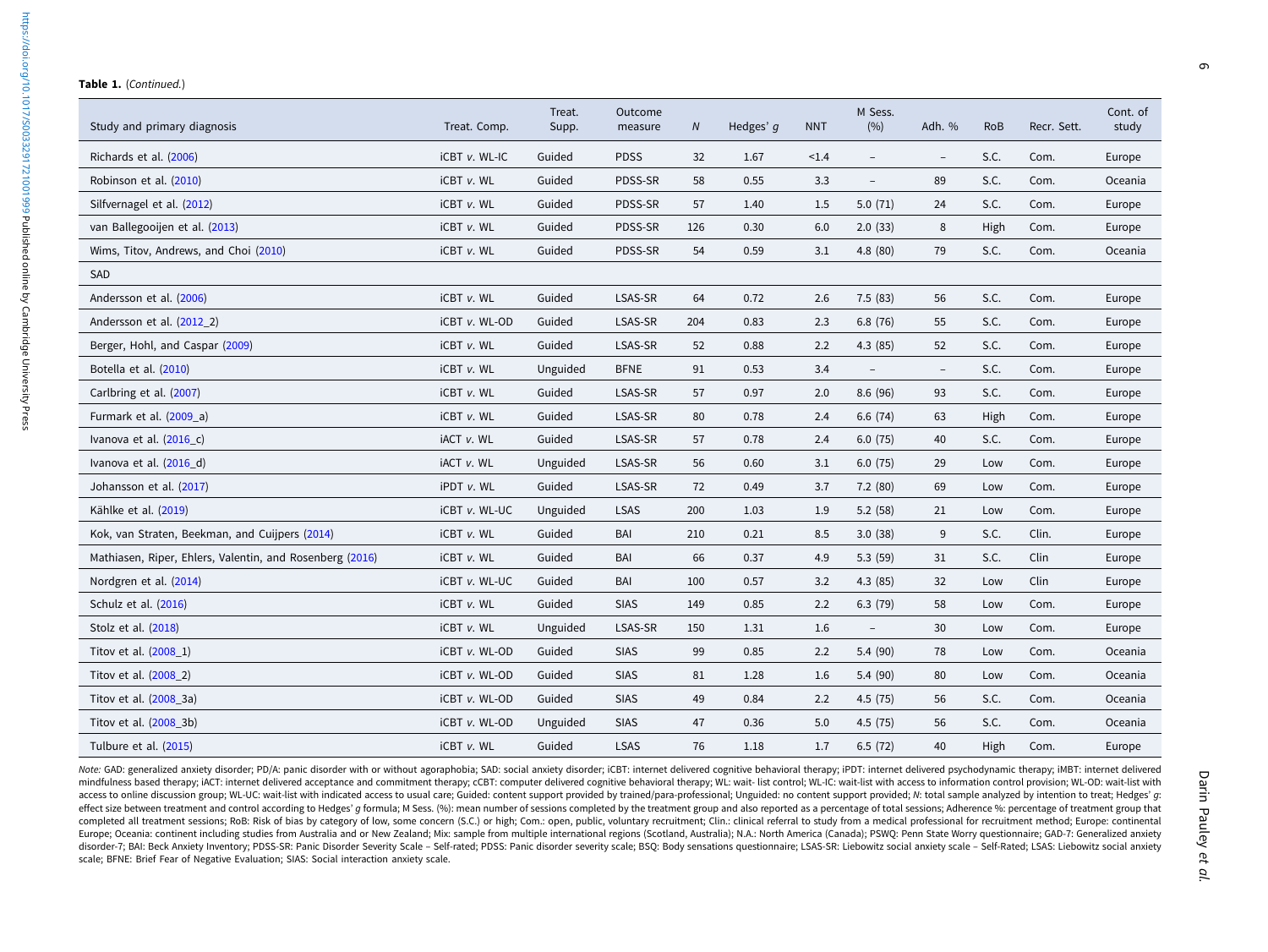<span id="page-6-0"></span>Table 2. Summary results of the meta-analysis and subgroup analyses

| Subgroup categorizations             | Number of<br>comparisons | Number of<br>subjects | Hedges'<br>$\mathfrak{g}$ | 95% CI $(q)$    | $p$ -value               | $l^2$       | 95% CI<br>$(l^2)$        | <b>NNT</b> |
|--------------------------------------|--------------------------|-----------------------|---------------------------|-----------------|--------------------------|-------------|--------------------------|------------|
| <b>Overall analysis</b>              |                          |                       |                           |                 |                          |             |                          |            |
| All anxiety v. inactive controls     | 53                       | 4958                  | 0.80                      | $(0.68 - 0.93)$ | ÷                        | 75          | $68 - 80$                | 2.3        |
| Removal of outliers                  | 44                       | 3609                  | 0.82                      | $(0.73 - 0.92)$ | $\overline{a}$           | 41          | $9 - 58$                 | 2.3        |
| Subgroup analyses                    |                          |                       |                           |                 |                          |             |                          |            |
| <b>Primary diagnosis</b>             |                          |                       |                           |                 | 0.165                    |             |                          |            |
| GAD                                  | 9                        | 1203                  | 0.62                      | $(0.31 - 0.93)$ |                          | 81          | $61 - 88$                | 3.0        |
| Mixed anxiety                        | 9                        | 958                   | 0.68                      | $(0.39 - 0.97)$ |                          | 77          | $51 - 87$                | 2.7        |
| PD/A                                 | 15                       | 837                   | 1.08                      | $(0.77 - 1.39)$ | $\overline{\phantom{a}}$ | 76          | $57 - 84$                | 1.8        |
| SAD                                  | 20                       | 1960                  | 0.76                      | $(0.62 - 0.91)$ | $\overline{a}$           | 53          | $11 - 71$                | 2.4        |
| <b>Risk of bias</b>                  |                          |                       |                           |                 | 0.819                    |             |                          |            |
| Low                                  | 6                        | 467                   | 0.83                      | $(0.39 - 1.27)$ | -                        | 79          | $40 - 89$                | 2.3        |
| Some concern                         | 34                       | 3449                  | 0.82                      | $(0.66 - 0.99)$ | $\overline{\phantom{0}}$ | 79          | $71 - 84$                | 2.3        |
| High                                 | 13                       | 1042                  | 0.74                      | $(0.53 - 0.95)$ | $\overline{\phantom{0}}$ | 59          | $9 - 76$                 | 2.5        |
| <b>Treatment support</b>             |                          |                       |                           |                 | 0.177                    |             |                          |            |
| Guided                               | 42                       | 3467                  | 0.84                      | $(0.71 - 0.98)$ |                          | 72          | $61 - 79$                | 2.2        |
| Unguided                             | 11                       | 1491                  | 0.64                      | $(0.37 - 0.90)$ | $\overline{\phantom{0}}$ | 77          | $56 - 86$                | 2.9        |
| <b>Recruitment setting</b>           |                          |                       |                           |                 | 0.409                    |             |                          |            |
| Community                            | 49                       | 4500                  | 0.82                      | $(0.69 - 0.95)$ | $\overline{\phantom{0}}$ | 75          | $66 - 80$                | 2.3        |
| Clinical                             | $\overline{4}$           | 458                   | 0.61                      | $(0.13 - 1.09)$ |                          | 83          | $39 - 92$                | 3.0        |
| <b>Continental location of study</b> |                          |                       |                           |                 | 0.101                    |             |                          |            |
| Europe                               | 37                       | 3378                  | 0.75                      | $(0.62 - 0.89)$ |                          | 66          | $50 - 75$                | 2.4        |
| Oceania                              | 14                       | 1453                  | 0.89                      | $(0.38 - 0.92)$ | $\overline{\phantom{0}}$ | 94          | 78-90                    | 2.1        |
| North America                        | $\mathbf{1}$             | 45                    | 0.82                      | $(0.22 - 1.42)$ | $\overline{a}$           | $\mathbf 0$ | $\overline{\phantom{a}}$ | 2.3        |
| Mix                                  | $\mathbf{1}$             | 82                    | 1.37                      | $(0.89 - 1.84)$ | $\overline{\phantom{0}}$ | $\mathbf 0$ | $\overline{\phantom{a}}$ | < 1.4      |
| <b>Continuous subgroups</b>          |                          |                       | Coeff.                    | S.E.            | <i>p</i> -value          |             |                          |            |
| Mean sessions completed              | 43                       | 3971                  | 0.075                     | 0.043           | 0.079                    |             |                          |            |
| Treatment adherence                  | 41                       | 3613                  | 0.003                     | 0.003           | 0.215                    |             |                          |            |

Note: Diagnosis: primary diagnosis under intended observation; Mixed anxiety: study samples with comorbid or mixed anxiety populations; Guided: support provided by a trained profession and related to treatment content in any format; Unguided: no support provided related to treatment content; Risk of bias: categorically low, some concern (S.C.) or high; Community: recruitment through open community promotion; Clinical: recruitment through clinical referral; Adherence: percentage of participants who completed all treatment sessions; Hedges' g: effect size between treatment and control according to Hedges' q formula; 95% CI (q): 95% confidence interval for effect size (q); p value: significance difference between the effect sizes in the subgroups at .alpha 05; I<sup>2</sup>: heterogeneity as a proportion; 95% CI (I<sup>2</sup>): 95% confidence interval for I<sup>2</sup>; NNT: number needed to treat; Europe: continental Europe; Oceania: continent including studies from Australia and or New Zealand; Mix: sample from multiple international regions (Scotland, Australia); Coeff: meta-regression coefficient; s.E.: standard error; Outliers include: Carlbring et al. ([2006](#page-10-0)); Christensen et al. [\(2014\)](#page-10-0); Dear et al. ([2015](#page-10-0)); Klein et al. ([2006](#page-11-0)); Kok et al. ([2014](#page-11-0)); Richards et al. ([2016](#page-11-0)); Schroder et al. [\(2017\)](#page-11-0); Titov et al. [\(2010\)](#page-12-0); van Ballegooijen et al. ([2013](#page-12-0)).

alone ( $n = 9$ ) was moderate at  $g = 0.68$  [95% CI: 0.39–0.97] with high heterogeneity  $[I^2 = 77, 95\%$  CI: 51-87]. Regarding PD/A comparisons alone ( $n = 15$ ), the effect size was large at  $g = 1.08$ [95% CI: 0.77-1.39] with high heterogeneity  $[I^2 = 76, 95\%$  CI: 57–84]. Similarly, the effect size for SAD comparisons alone  $(n = 20)$  was large at  $g = 0.76$  [95% CI: 0.62–0.91] with moderate heterogeneity  $[I^2 = 53, 95\% \text{ CI: } 11-71].$ 

An overall analysis of effect size was also conducted after removing nine outlier studies, resulting in a slightly higher overall effect size  $g = 0.82$  [95% CI: 0.73–0.92] with considerably lower heterogeneity  $[I^2 = 41, 95\%$  CI: 9-58]. Egger's test for asymmetry was significant [Intercept: 3.34; 95% CI: 1.94–4.74; p < 0.000]. However, there was no indication of publication bias based on Duval and Tweedie's trim and fill procedure (2000), as no studies were recommended for imputation and no difference was found

between the observed effect size and the effect size after adjustment for publication bias ( $g = 0.80$ ). Publication bias is illustrated by funnel plot in Other Supplementary Material, eFigure 1.

In a supplemental analysis, nine comparisons (683 participants) were made between digital interventions v. face-to-face treatment groups. No difference was found between treatment conditions  $[g = 0.14$  favoring digital interventions; 95% CI: −0.01 to 0.30]. Heterogeneity was low  $[I^2 = 3, 95\%$  CI: 0-56]. Characteristics of the nine comparisons analyzed are summarized in Other Supplementary Material, eTable 1.

## Subgroup analyses

No significant differences between subgroups were found, including (1) risk of bias; ( $p = 0.819$ ), (2) guided v. unguided treatment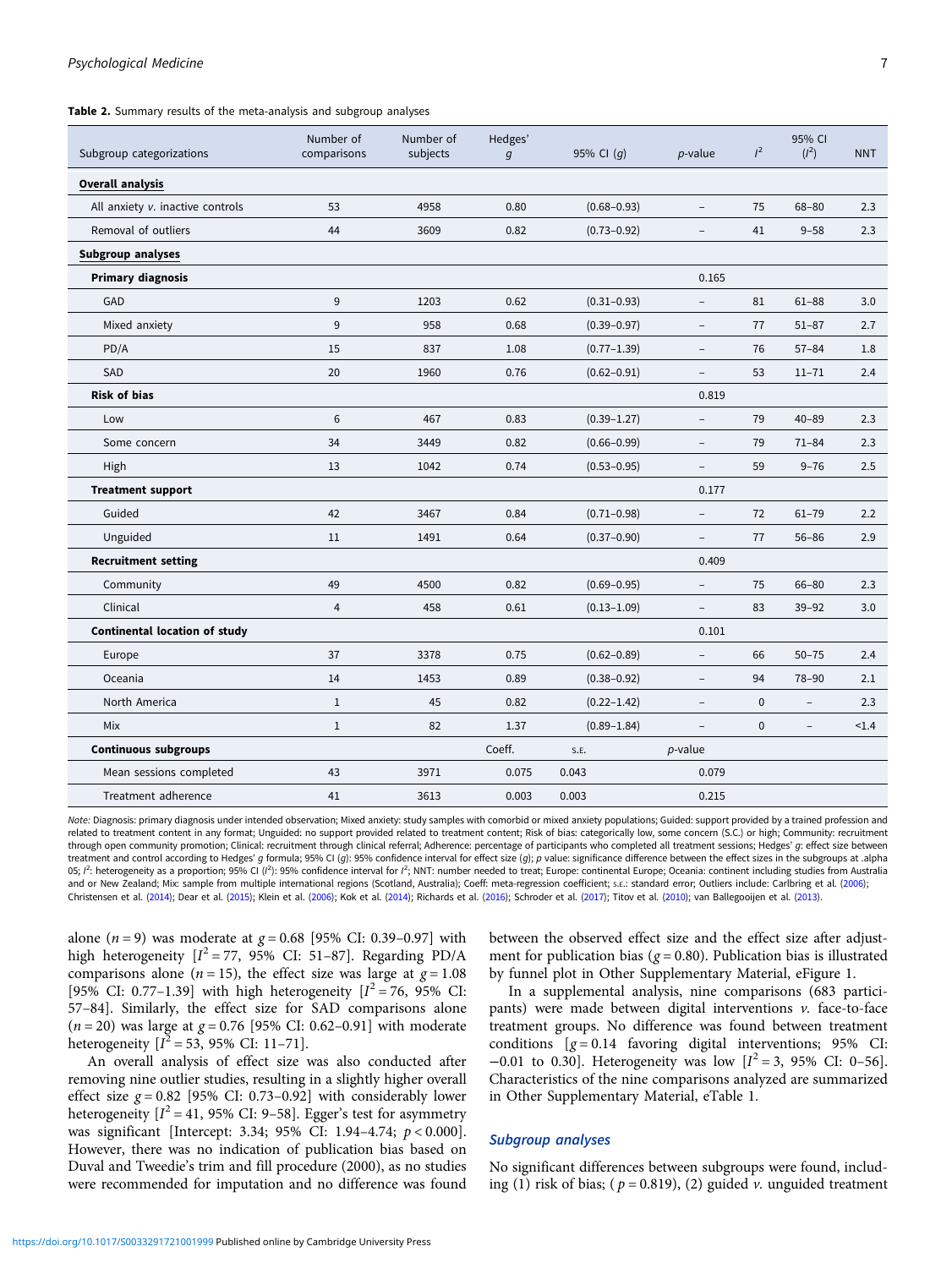<span id="page-7-0"></span>

| Primary      | Study / Trial                              | Hedges'      | S.E.         | Lower           | Upper        | Z-Value      | p-Value      | Hedges' g and 95% CI Forest Plot                  |
|--------------|--------------------------------------------|--------------|--------------|-----------------|--------------|--------------|--------------|---------------------------------------------------|
| Diagnosis    |                                            | g            |              | Limit           | Limit        |              |              |                                                   |
| GAD          |                                            |              |              | $-0.42$         | 0.85         | 0.66         |              |                                                   |
|              | Andersson (2012_1a)<br>Andersson (2012_1b) | 0.21<br>0.12 | 0.32<br>0.33 | $-0.53$         | 0.77         | 0.36         | 0.51<br>0.72 |                                                   |
|              | Christensen (2014)                         | 0.14         | 0.09         | $-0.03$         | 0.31         | 1.64         | 0.10         |                                                   |
|              | Dahlin (2016)                              | 0.86         | 0.20         | 0.46            | 1.27         | 4.22         | 0.00         |                                                   |
|              | Jones (2016)                               | 0.82         | 0.31         | 0.22            | 1.42         | 2.67         | 0.01         |                                                   |
|              | Paxling (2011)                             | 1.10         | 0.23         | 0.66            | 1.54         | 4.87         | 0.00         |                                                   |
|              | Richards (2016)                            | 0.32         | 0.17         | $-0.01$         | 0.66         | 1.90         | 0.06         |                                                   |
|              | Robinson (2010)                            | 1.06         | 0.19         | 0.70            | 1.43         | 5.70         | 0.00         |                                                   |
|              | <b>Titov (2009)</b>                        | 0.93         | 0.31         | 0.33            | 1.54         | 3.02         | 0.00         |                                                   |
| <b>Mixed</b> | Berger (2014)                              | 0.70         | 0.19         | 0.33            | 1.07         | 3.72         | 0.00         |                                                   |
|              | Berger (2017)                              | 0.40         | 0.17         | 0.06            | 0.73         | 2.32         | 0.02         |                                                   |
|              | Bell (2012)                                | 0.61         | 0.22         | 0.17            | 1.05         | 2.73         | 0.01         |                                                   |
|              | Boettcher (2014)                           | 0.99         | 0.22         | 0.56            | 1.43         | 4.51         | 0.00         |                                                   |
|              | Carlbring (2011)                           | 0.38         | 0.27         | $-0.15$         | 0.91         | 1.39         | 0.16         |                                                   |
|              | Dear (2015)                                | 1.99         | 0.29<br>0.23 | 1.42<br>0.33    | 2.56         | 6.85         | 0.00         |                                                   |
|              | Johnston (2011)<br>Schroder (2017)         | 0.79<br>0.34 | 0.15         | 0.05            | 1.25<br>0.63 | 3.37<br>2.26 | 0.00<br>0.02 |                                                   |
|              | <b>Titov (2010)</b>                        | 0.20         | 0.22         | $-0.24$         | 0.64         | 0.87         | 0.38         |                                                   |
| PD/A         | Allen (2016)                               | 0.98         | 0.27         | 0.46            | 1.50         | 3.69         | 0.00         |                                                   |
|              | Carlbring (2001)                           | 1.41         | 0.34         | 0.74            | 2.09         | 4.11         | 0.00         |                                                   |
|              | Carlbring (2006)                           | 1.94         | 0.31         | 1.33            | 2.55         | 6.26         | 0.00         |                                                   |
|              | Ciuca (2018_a)                             | 1.34         | 0.31         | 0.74            | 1.95         | 4.37         | 0.00         |                                                   |
|              | Ciuca (2018_b)                             | 0.87         | 0.29         | 0.31            | 1.44         | 3.01         | 0.00         |                                                   |
|              | Ivanova (2016_a)                           | 0.25         | 0.47         | $-0.68$         | 1.17         | 0.52         | 0.60         |                                                   |
|              | Ivanova (2016_b)                           | 0.01         | 0.47         | $-0.91$         | 0.93         | 0.02         | 0.98         |                                                   |
|              | Kenardy (2003)                             | 1.37         | 0.24         | 0.89            | 1.84         | 5.62         | 0.00         |                                                   |
|              | Klein (2006)                               | 2.46         | 0.43         | 1.62            | 3.31         | 5.72         | 0.00         |                                                   |
|              | Oromendia (2016)                           | 1.16         | 0.26         | 0.65            | 1.67         | 4.49         | 0.00         |                                                   |
|              | Richards (2006)                            | 1.67         | 0.44         | 0.82            | 2.53         | 3.83         | 0.00         |                                                   |
|              | Ruwaard (2010)                             | 0.55         | 0.26         | 0.03            | 1.07         | 2.07         | 0.04         |                                                   |
|              | Silfvernagel (2012)                        | 1.40         | 0.29         | 0.82            | 1.97         | 4.77         | 0.00         |                                                   |
|              | van Ballegooijen (2013)                    | 0.30<br>0.59 | 0.18<br>0.27 | $-0.04$<br>0.05 | 0.65<br>1.12 | 1.71<br>2.13 | 0.09<br>0.03 |                                                   |
| <b>SAD</b>   | Wims (2010)<br>Andersson (2006)            | 0.72         | 0.26         | 0.22            | 1.22         | 2.84         | 0.00         |                                                   |
|              | Andersson (2012_2)                         | 0.83         | 0.15         | 0.55            | 1.12         | 5.73         | 0.00         |                                                   |
|              | Berger (2009)                              | 0.88         | 0.29         | 0.31            | 1.45         | 3.02         | 0.00         |                                                   |
|              | Botella (2010)                             | 0.53         | 0.23         | 0.08            | 0.97         | 2.33         | 0.02         |                                                   |
|              | Carlbring (2007)                           | 0.97         | 0.28         | 0.42            | 1.51         | 3.49         | 0.00         |                                                   |
|              | Furmark (2009)                             | 0.78         | 0.23         | 0.33            | 1.23         | 3.40         | 0.00         |                                                   |
|              | Ivanova (2016 c)                           | 0.78         | 0.28         | 0.23            | 1.34         | 2.77         | 0.01         |                                                   |
|              | Ivanova (2016_d)                           | 0.60         | 0.28         | 0.05            | 1.16         | 2.12         | 0.03         |                                                   |
|              | Johansson (2017)                           | 0.49         | 0.24         | 0.03            | 0.96         | 2.09         | 0.04         |                                                   |
|              | Kählke (2019)                              | 1.03         | 0.25         | 0.55            | 1.52         | 4.17         | 0.00         |                                                   |
|              | Kok (2014)                                 | 0.21         | 0.14         | $-0.06$         | 0.48         | 1.49         | 0.14         |                                                   |
|              | Mathiasen (2016)                           | 0.37         | 0.25         | $-0.11$         | 0.85         | 1.50         | 0.13         |                                                   |
|              | Nordgren (2014)                            | 0.57         | 0.20         | 0.18            | 0.97         | 2.83         | 0.00         |                                                   |
|              | Schulz (2016)                              | 0.85         | 0.21         | 0.44            | 1.27         | 4.03         | 0.00         |                                                   |
|              | Stolz (2018)                               | 1.31         | 0.22         | 0.89            | 1.74         | 6.06         | 0.00         |                                                   |
|              | Titov (2008_1)<br>Titov (2008 2)           | 0.85         | 0.21         | 0.45            | 1.26         | 4.09         | 0.00         |                                                   |
|              | Titov (2008_3a)                            | 1.28<br>0.84 | 0.24<br>0.30 | 0.80<br>0.25    | 1.75<br>1.44 | 5.28<br>2.77 | 0.00<br>0.01 |                                                   |
|              | Titov (2008_3b)                            | 0.36         | 0.30         | $-0.23$         | 0.95         | 1.19         | 0.23         |                                                   |
|              | <b>Tulbure (2015)</b>                      | 1.18         | 0.25         | 0.70            | 1.67         | 4.80         | 0.00         |                                                   |
|              | <b>Pooled Fixed Effects</b>                | 0.68         | 0.03         | 0.62            | 0.74         | 22.01        | 0.00         |                                                   |
|              | <b>Pooled Random Effects</b>               | 0.80         | 0.06         | 0.68            | 0.93         | 12.44        | 0.00         |                                                   |
|              |                                            |              |              |                 |              |              | 2,00         | $-1,00$<br>0,00<br>2,00<br>1,00                   |
|              |                                            |              |              |                 |              |              |              | <b>Favors Control</b><br><b>Favours Treatment</b> |

Fig. 2. Forest plot of effect sizes per comparison and overall pooled effect size organized by GAD, mixed anxiety samples, PD/A and SAD.

support ( $p = 0.177$ ), (3) community v. clinical recruitment setting ( $p = 0.409$ ), (4) continental location of study ( $p = 0.101$ ), (5) mean number of treatment sessions completed as a continuous subgroup  $(p = 0.079)$  and  $(6)$  treatment adherence as a

continuous subgroup ( $p = 0.215$ ). An auxiliary subgroup analysis revealed no difference between WLC control comparison categories ( $p = 0.131$ ). Results for subgroup analyses are provided in [Table 2](#page-6-0) and Other Supplementary Material, eTable 2.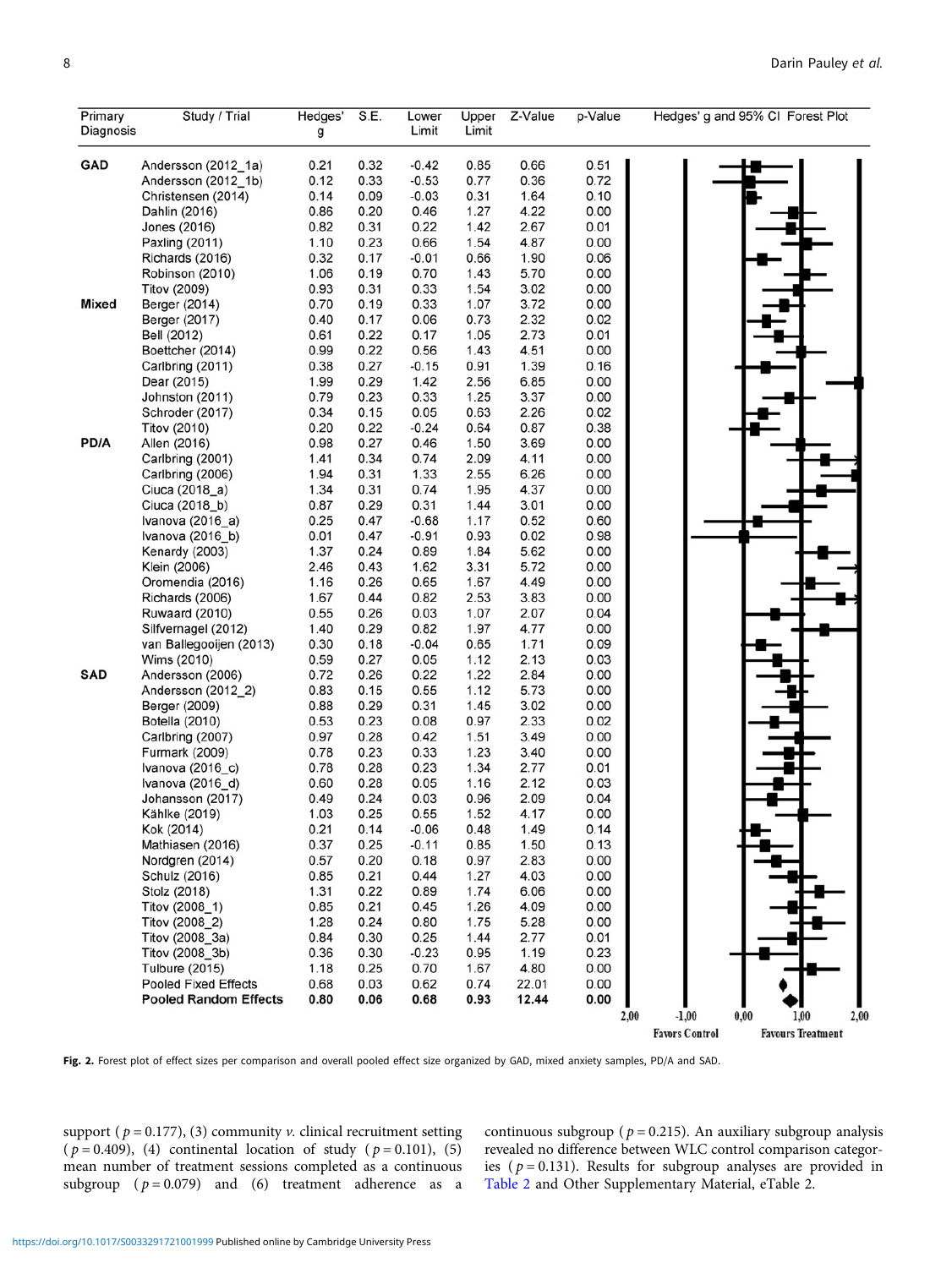#### **Discussion**

The present meta-analysis aimed to examine the effectiveness of digital interventions v. inactive controls across anxiety disorders and specific to each disorder. In result, a large, significant pooled effect size across all anxiety disorders ( $g = 0.80$ ) was found. The results are in line with prior research and can be considered more precisely representative of anxiety disorder treatment effectiveness (Andrews et al., [2010](#page-9-0), [2018](#page-9-0); Cuijpers et al., [2009;](#page-10-0) Păsărelu et al., [2017\)](#page-11-0). First, Andrews et al. ([2018\)](#page-9-0) updated their prior meta-analysis of digital interventions (Andrews et al., [2010\)](#page-9-0) while including major depression studies for 50% of the comparisons. Next, the Cuijpers et al. [\(2009](#page-10-0)) meta-analysis included posttraumatic stress disorder and obsessive−compulsive disorder studies, as well as studies on specific phobia treatment through interventions conducted in an office setting with a therapist or para-professional contact. Last, the Păsărelu et al. [\(2017\)](#page-11-0) meta-analysis was limited to 14 comparisons (1513 participants) of transdiagnostic or tailored digital interventions. Therefore, the present meta-analysis with 53 comparisons and 4958 participants is considerably larger and specific to anxiety disorders as currently defined by the DSM-5 (American Psychiatric, [2013](#page-9-0)).

Moderate to large, significant effect sizes were also found specific to GAD ( $g = 0.62$ ), mixed anxiety disorder samples ( $g = 0.68$ ), SAD  $(g = 0.76)$  and PD/A  $(g = 1.08)$ . The disorder-specific and mixed sample-specific findings align with prior research while adding value by updating the field (Andrews et al., [2010,](#page-9-0) [2018](#page-9-0); Arnberg et al., [2014](#page-9-0); Cuijpers et al., [2009;](#page-10-0) Kampmann et al., [2016](#page-11-0); Păsărelu et al., [2017](#page-11-0); Richards et al., [2015;](#page-11-0) Stech et al., [2020](#page-12-0)) The estimate for SAD can be considered more precise and powerful based on 20 comparisons  $v$ . the 11 comparisons in Andrews et al.  $(2018)$ and 16 comparisons in Kampmann et al. [\(2016\)](#page-11-0).

Differences in effect sizes across studies were not significantly related to the risk of bias, treatment support, recruitment setting, continental location of study, mean treatment sessions completed or treatment adherence. The results align with prior research on recruitment method and continental location (Păsărelu et al., [2017\)](#page-11-0), while contrasting with Andrews et al. ([2018\)](#page-9-0) on the risk of bias. The difference could be explained by a mix of anxiety and depression trials in the Andrews et al. [\(2018\)](#page-9-0) meta-analysis compared to the present meta-analysis on anxiety trials. This is the first time that trials comparing guided and unguided intervention arms to inactive control conditions have been meta-analyzed and reported as comparative subgroups. The results are consistent with several studies on the relative efficacy of guided and unguided interventions for anxiety disorders covering GAD, SAD and PD/A, as well as a prior Cochrane systematic review, all of which found no evidence of a difference between guided and unguided interventions (Berger et al., [2011;](#page-9-0) Ciuca et al., [2018;](#page-10-0) Dear et al., [2015,](#page-10-0) [2016;](#page-10-0) Fogliati et al., [2016;](#page-10-0) Gershkovich, Herbert, Forman, Schumacher, & Fischer, [2017](#page-10-0); Ivanova et al., [2016;](#page-10-0) Olthuis, Watt, Bailey, Hayden, & Stewart, [2015](#page-11-0); Titov, Andrews, Choi, Schwencke, & Johnston, [2009](#page-12-0)). The nonsignificant finding is contrary to a prior systematic review, however, the results reported were based on a small mix of depression and anxiety studies rather than the subgroup of anxiety studies alone (Baumeister, Reichler, Munzinger, & Lin, [2014](#page-9-0)). Based on the large scale of anxiety-specific studies in the present meta-analysis, all subgroup findings and notably the guided  $\nu$ . unguided intervention findings can be considered robust and distinct.

No difference in effect was found between digital interventions and face-to-face interventions in supplemental analysis, strengthening prior research that also indicated digital interventions to be equally effective as face-to-face interventions in treating anxiety disorders (Andrews et al., [2018](#page-9-0); Carlbring, Andersson, Cuijpers, Riper, & Hedman-Lagerlöf, [2018;](#page-10-0) Cuijpers et al., [2009](#page-10-0)). Further research is required to advance these preliminary findings and firmly establish equivalence between the two treatment formats for each anxiety disorder in particular. Nonetheless, the results position digital interventions as a promising alternative to face-to-face treatment and underscore the potential to tailor care delivery models that suit the needs of patients and providers (Schuster, Topooco, Keller, Radvogin, & Laireiter, [2020](#page-11-0)).

Applying digital interventions in practice could address barriers to treatment access and affordability. Digital interventions could be offered as the first stage of care as an alternative to waiting periods or by treatment plan design, consistent with a stepped care model (Nordgreen et al., [2016;](#page-11-0) Stiles et al., [2019](#page-12-0)). This could benefit patients both in terms of the timeliness and the flexibility of care access, particularly advantageous for patients reluctant to seek treatment due to stigmatization or for patients in countries that lack sufficient care infrastructure. Furthermore, finding no evidence of a difference in effectiveness between guided and unguided treatments implies that digital interventions could be effectively facilitated by professionals and non-professionals alike or even self-administered. This could increase the volume of care resources, and if organized systematically such as in stepped care, enable therapists to more efficiently allocate valuable time and resources in such high demand. A study comparing a stepped care model to face-to-face therapy found that most patients who reached a response threshold did so before reaching the later stages of treatment requiring higher demand on therapist time and accessibility (Nordgreen et al., [2016](#page-11-0)). To highlight the promising cost−benefit, research suggests that the adoption of stepped care models alone could yield incremental cost-effective ratios over €1800 per disability-adjusted life year in comparison to CAU (Stiles et al., [2019\)](#page-12-0). Finally, digital interventions could also be offered in the form of massive open online interventions (Ricardo et al., [2016\)](#page-11-0), providing open-access, self-managed care as a valuable treatment strategy where healthcare systems lack the infrastructure to provide mental health services at scale, a common barrier in low- and middle-income countries (Cuijpers, Karyotaki, Reijnders, Purgato, & Barbui, [2018](#page-10-0)). Improving the balance and organization of treatment delivery could result in a considerable reduction in wait time, cost and overall disease burden (Chisholm et al., [2016](#page-10-0); Cuijpers, Kleiboer, Karyotaki, & Riper, [2017](#page-10-0)).

## Strengths and limitations

Notable strengths of the present meta-analysis include the magnitude of quantified comparisons giving the results power and precision, the systematic methodology used to search and select studies specific to anxiety disorders and the absence of observed publication bias.

Nonetheless, certain limitations must be acknowledged to cautiously interpret the results. Multiple factors may limit the generalizability of findings. First, the WLC, which is known to potentially inflate effects of treatment conditions (Furukawa et al., [2014](#page-10-0); Guidi et al., [2018](#page-10-0)), was used for 100% of control condition comparisons. Limited information is monitored and provided to describe the WLC condition, such as the extent to which routine care was used during the waitlist period.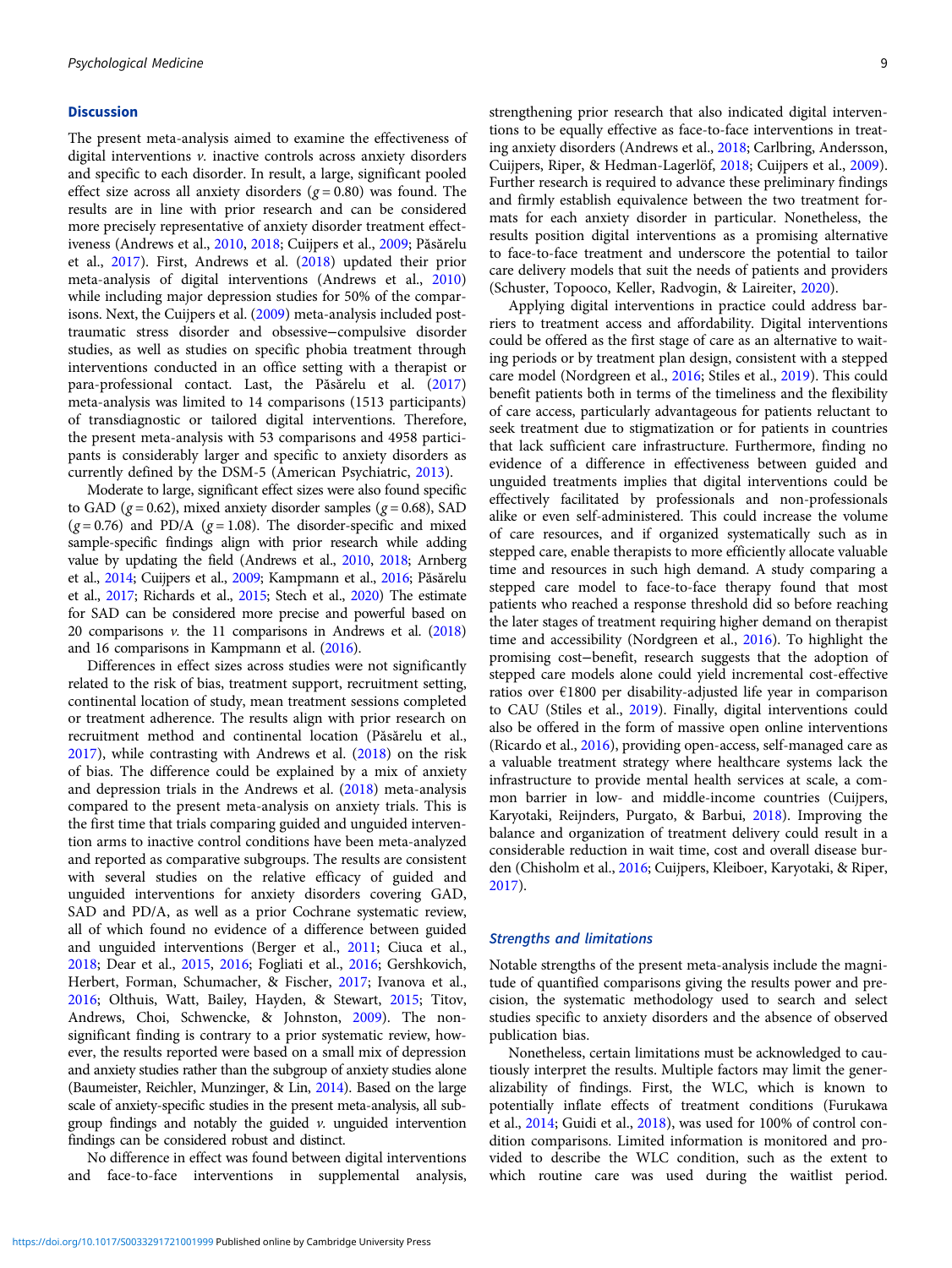<span id="page-9-0"></span>Moreover, other potential influencing factors such as treatment history and medication use should be examined, although the studies reported no differences among these factors when analyzing treatment and control group demographics. Second, only 8% of studies recruited participants from the clinical setting. Third, 96% of trials were conducted in continental Europe or Oceania. Fourth, the present meta-analysis was limited to adult samples. Fifth, the findings are based only on outcome data at posttreatment. Finally, assessing the validity of data extraction decisions in comparison to a parallel independent study may not yield a complete resolution of discrepancies, although high interrater reliability estimates found provide strong evidence of data quality and validity. These limitations considered, the present meta-analysis adds substantial strength to the evidence base for digital interventions for anxiety disorders.

#### Conclusion

The findings of the present study inform several priorities for future research. First, future research is encouraged to prioritize study designs that improve the generalizability of findings, such as trials with diverse control comparison groups and sufficient monitoring of control condition provisions, pragmatic effectiveness trials, various care populations and geographic locations of study. Also, a critical future step could be to examine which digital intervention formats and components most significantly influence treatment outcomes, such as the type and frequency of support offered during guided or unguided treatment. This advancement is considered essential for shaping policy and clinical practice guidelines for psychological interventions (Cuijpers, Cristea, Karyotaki, Reijnders, & Hollon, [2019](#page-10-0); England, Butler, & Gonzalez, [2015](#page-10-0)). Network meta-analysis (NMA) and component NMA are promising methods that have already been used to link probable differences in effectiveness to treatment components and component combinations for the treatment of panic disorder (Pompoli et al., [2018](#page-11-0)). Finally, extending the present metaanalysis across all age groups could provide insight regarding the psychopathology of anxiety disorders across the lifespan relative to the effectiveness of treatment per age group.

In conclusion, the powerful and precise effectiveness estimates found in the present meta-analysis provide a consequential part of the evidence base that could further justify the adoption of digital interventions practice. Enabling the adoption of digital interventions in practice, through accurate and rigorous effectiveness findings, could shape clinical practice guidelines and make effective treatment more accessible, affordable and effective.

Supplementary material. The supplementary material for this article can be found at <https://doi.org/10.1017/S0033291721001999>.

#### Acknowledgements. None.

Financial support. This research received no specific grant from any funding agency, commercial or not-for-profit sectors.

Conflict of interest. No potential conflict of interest was reported by the authors.

## References

Allen, A. R., Newby, J. M., Mackenzie, A., Smith, J., Boulton, M., Loughnan, S. A., & Andrews, G. (2016). Internet cognitive-behavioural treatment for panic disorder: Randomised controlled trial and evidence of effectiveness in primary care. BJPsych Open, 2(2), 154–162. doi: 10.1192/ bjpo.bp.115.001826.

- American Psychiatric, A. (2013). Diagnostic and statistical manual of mental disorders: DSM-5 (5th ed.). Arlington, VA, Washington, D.C.: American Psychiatric Association.
- Andersson, G., Carlbring, P., & Furmark, T. (2012). Therapist experience and knowledge acquisition in internet-delivered CBT for social anxiety disorder: A randomized controlled trial. PLoS ONE, 7(5), e37411. doi:10.1371/ journal.pone.0037411.
- Andersson, G., Carlbring, P., Holmstrom, A., Sparthan, E., Furmark, T., Nilsson-Ihrfelt, E., … Ekselius, L. (2006). Internet-based self-help with therapist feedback and in vivo group exposure for social phobia: A randomized controlled trial. Journal of Consulting and Clinical Psychology, 74(4), 677– 686. doi: 10.1037/0022-006x.74.4.677.
- Andrews, G., Basu, A., Cuijpers, P., Craske, M. G., McEvoy, P., English, C. L., & Newby, J. M. (2018). Computer therapy for the anxiety and depression disorders is effective, acceptable and practical health care: An updated meta-analysis. Journal of Anxiety Disorders, 55, 70–78. doi: 10.1016/ j.janxdis.2018.01.001.
- Andrews, G., Cuijpers, P., Craske, M. G., McEvoy, P., Titov, N., & Baune, B. T. (2010). Computer therapy for the anxiety and depressive disorders is effective, acceptable and practical health care: A meta-analysis. PLoS ONE, 5(10), e13193, 16. doi: 10.1371/journal.pone.0013196.
- Arnberg, F. K., Linton, S. J., Hultcrantz, M., Heintz, E., Jonsson, U., & Davey, C. G. (2014). Internet-delivered psychological treatments for mood and anxiety disorders: A systematic review of their efficacy, safety, and costeffectiveness. PLoS ONE, 9(5), e98118, 1–13. doi: 10.1371/ journal.pone.0098118.
- Bandelow, B., & Michaelis, S. (2015). Epidemiology of anxiety disorders in the 21st century. Dialogues in Clinical Neuroscience, 17(3), 327–335.
- Banerjee, M., Capozzoli, M., McSweeney, L., & Sinha, D. (1999). Beyond kappa: A review of interrater agreement measures. The Canadian Journal of Statistics / La Revue Canadienne de Statistique, 27(1), 3–23.
- Barnhart, H. X., Haber, M. J., & Lin, L. I. (2007). An overview on assessing agreement with continuous measurements. Journal of Biopharmaceutical Statistics, 17(4), 529–569.
- Baumeister, H., Reichler, L., Munzinger, M., & Lin, J. (2014). The impact of guidance on internet-based mental health interventions — A systematic review. Internet Interventions —The Application of Information Technology in Mental and Behavioural, 1(4), 205–215. doi: 10.1016/ j.invent.2014.08.003.
- Bell, C. J., Colhoun, H. C., Carter, F. A., & Frampton, C. M. (2012). Effectiveness of computerised cognitive behaviour therapy for anxiety disorders in secondary care. Australian and New Zealand Journal of Psychiatry, 46(7), 630–640. doi: 10.1177/0004867412437345.
- Berger, T., Boettcher, J., & Caspar, F. (2014). Internet-based guided self-help for several anxiety disorders: A randomized controlled trial comparing a tailored with a standardized disorder-specific approach. Psychotherapy (Chic), 51(2), 207–219. doi: 10.1037/a0032527.
- Berger, T., Caspar, F., Richardson, R., Kneubuhler, B., Sutter, D., & Andersson, G. (2011). Internet-based treatment of social phobia: A randomized controlled trial comparing unguided with two types of guided self-help. Behaviour Research and Therapy, 49(3), 158–169. doi: 10.1016/ j.brat.2010.12.007.
- Berger, T., Hohl, E., & Caspar, F. (2009). Internet-based treatment for social phobia: a randomized controlled trial. Journal of Clinical Psychology, 65 (10), 1021–1035. doi: 10.1002/jclp.20603.
- Berger, T., Urech, A., Krieger, T., Stolz, T., Schulz, A., Vincent, A., … Meyer, B. (2017). Effects of a transdiagnostic unguided Internet intervention ('velibra') for anxiety disorders in primary care: Results of a randomized controlled trial. Psychological Medicine, 47(1), 67–80. doi: 10.1017/ s0033291716002270.
- Boettcher, J., Astrom, V., Pahlsson, D., Schenstrom, O., Andersson, G., & Carlbring, P. (2014). Internet-based mindfulness treatment for anxiety disorders: a randomized controlled trial. Behavior Therapy, 45(2), 241–253. doi: 10.1016/j.beth.2013.11.003.
- Botella, C., Gallego, M. J., Garcia-Palacios, A., Guillen, V., Banos, R. M., Quero, S., … Alcaniz, M. (2010). An Internet-based self-help treatment for fear of public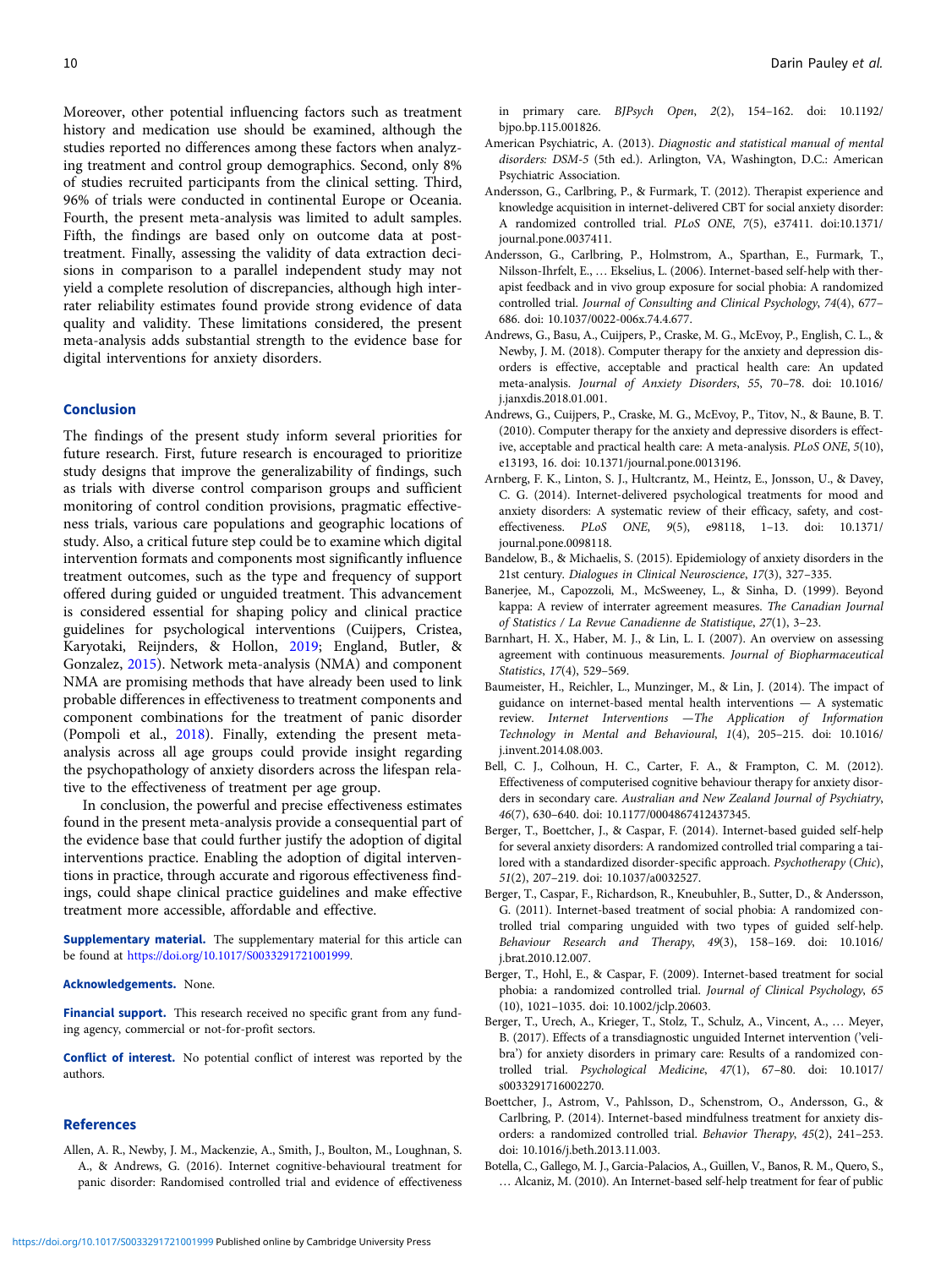<span id="page-10-0"></span>speaking: A controlled trial. Cyberpsychology, Behavior, and Social Networking, 13(4), 407–421. doi: 10.1089/cyber.2009.0224.

- Carlbring, P., Andersson, G., Cuijpers, P., Riper, H., & Hedman-Lagerlöf, E. (2018). Internet-based vs. Face-to-face cognitive behavior therapy for psychiatric and somatic disorders: An updated systematic review and meta-analysis. Cognitive Behaviour Therapy, 47(1), 1–18. doi: 10.1080/ 16506073.2017.1401115.
- Carlbring, P., Bohman, S, Brunt, S, Buhrman, M., Westling, B. E., Ekselius, L., & Andersson, G. (2006). Remote treatment of panic disorder: A randomized trial of internet-based cognitive behavior therapy supplemented with telephone calls. American Journal of Psychiatry, 163(12), 2119–2125. doi:10.1176/ajp.2006.163.12.2119.
- Carlbring, P., Gunnarsdottir, M., Hedensjo, L., Andersson, G., Ekselius, L., Furmark, T. (2007). Treatment of social phobia: randomised trial of internet-delivered cognitive-behavioural therapy with telephone support. The British Journal of Psychiatry, 190(2), 123–128. doi: 10.1192/bjp.bp.105.020107.
- Carlbring, P., Maurin, L., Törngren, C., Linna, E., Eriksson, T., Sparthan, E., … Andersson, G. (2011). Individually-tailored, Internet-based treatment for anxiety disorders: A randomized controlled trial. Behaviour Research and Therapy, 49(1), 18–24. doi: 10.1016/j.brat.2010.10.002.
- Carlbring, P., Westling, B. E., Ljungstrand, P., Ekselius, L., & Andersson, G. (2001). Treatment of panic disorder via the Internet: A randomized trial of a self-help program. Behavior Therapy, 32(4), 751–764. doi: 10.1016/ S0005-7894(01)80019-8.
- Chisholm, D., Sweeny, K., Sheehan, P., Rasmussen, B., Smit, F., Cuijpers, P., & Saxena, S. (2016). Scaling-up treatment of depression and anxiety: A global return on investment analysis. The Lancet Psychiatry, 3(5), 415–424. doi: 10.1016/S2215-0366(16)30024-4.
- Christensen, H., Batterham, P., Mackinnon, A., Griffiths, K. M., Kalia Hehir, K., Kenardy, J., … Bennett, K. (2014). Prevention of generalized anxiety disorder using a web intervention, iChill: Randomized controlled trial. Journal of Medical Internet Research, 16(9), e199. doi: 10.2196/jmir.3507.
- Ciuca, A. M., Berger, T., Crişan, L. G., & Miclea, M. (2018). Internet-based treatment for panic disorder: A three-arm randomized controlled trial comparing guided (via real-time video sessions) with unguided self-help treatment and a waitlist control. PAXPD study results. Journal of Anxiety Disorders, 56, 43–55. doi: 10.1016/j.janxdis.2018.03.009.
- CMA (2016). Comprehensive Meta-Analysis Software; [Internet; cited 30 July, 2020]. Available from: <https://Meta-analysis.com>
- Cohen, J. (1968). Weighted kappa: Nominal scale agreement with provision for scaled disagreement or partial credit. Psychological Bulletin, 70(4), 213–220.

Cuijpers, P. (2016). Meta-analyses in mental health research: A practical guide.

- Cuijpers, P., Cristea, I. A., Karyotaki, E., Reijnders, M., & Hollon, S. D. (2019). Component studies of psychological treatments of adult depression: A systematic review and meta-analysis. Psychotherapy Research, 29(1), 15–29. doi: 10.1080/10503307.2017.1395922.
- Cuijpers, P., Karyotaki, E., Reijnders, M., Purgato, M., & Barbui, C. (2018). Psychotherapies for depression in low- and middle-income countries: A meta-analysis. World Psychiatry, 17(1), 90–101. doi: 10.1002/wps.20493.
- Cuijpers, P., Kleiboer, A., Karyotaki, E., & Riper, H. (2017). Internet and mobile interventions for depression: Opportunities and challenges. Depression and Anxiety, 34(7), 596–602. doi: 10.1002/da.22641.
- Cuijpers, P., Marks, I., van Straten, A., Cavanagh, K., Gega, L., & Andersson, G. (2009). Computer-aided psychotherapy for anxiety disorders: A meta-analytic review. Cognitive Behaviour Therapy, 38(2), 66–82.
- Dahlin, M., Andersson, G., Magnusson, K., Johansson, T., Sjogren, J., Hakansson, A., … Carlbring, P. (2016). Internet-delivered acceptancebased behaviour therapy for generalized anxiety disorder: A randomized controlled trial. Behaviour Research and Therapy, 77, 86–95. doi: 10.1016/ j.brat.2015.12.007.
- Dear, B. F., Staples, L. G., Terides, M. D., Fogliati, V. J., Sheehan, J., Johnston, L., … Titov, N. (2016). Transdiagnostic versus disorder-specific and clinician-guided versus self-guided internet-delivered treatment for social anxiety disorder and comorbid disorders: A randomized controlled trial. Journal of Anxiety Disorders, 42, 30–44. doi: 10.1016/j.janxdis.2016.05.004.
- Dear, B. F., Staples, L. G., Terides, M. D., Karin, E., Zou, J., Johnston, L., … Titov, N. (2015). Transdiagnostic versus disorder-specific and clinician-

guided versus self-guided internet-delivered treatment for generalized anxiety disorder and comorbid disorders: A randomized controlled trial. Journal of Anxiety Disorders, 36, 63–77. doi: 10.1016/j.janxdis.2015. 09.003.

- Duval, S., & Tweedie, R. (2000). Trim and fill: A simple funnel-plot-based method of testing and adjusting for publication bias in meta-analysis. Biometrics, 56(2), 455–463.
- Egger, M., Smith, G. D., Schneider, M., & Minder, C. (1997). Bias in meta-analysis detected by a simple, graphical test. BMJ: British Medical Journal, 315(7109), 629–634.
- England, M. J., Butler, A. S., & Gonzalez, M. L. (2015). Psychosocial interventions for mental and substance use disorders: A framework for establishing evidence-based standards. In IOM (Ed.), C. o. D. E.-B. S. f. P. I. f. M. Institute of Medicine, Disorders (pp. 57–69). Washington, D.C: The National Academies Press.
- Feijt, M. A., de Kort, Y. A. W., Bongers, I. M. B., & Ijsselsteijn, W. A. (2018). Perceived drivers and barriers to the adoption of eMental health by psychologists: The construction of the levels of adoption of eMental health model. Journal of Medical Internet Research (JMIR), 20(4), e153, 113.
- Fogliati, V. J., Dear, B. F., Staples, L. G., Terides, M. D., Sheehan, J., Johnston, L., … Titov, N. (2016). Disorder-specific versus transdiagnostic and clinician-guided versus self-guided internet-delivered treatment for panic disorder and comorbid disorders: A randomized controlled trial. Journal of Anxiety Disorders, 39, 88–102. doi: 10.1016/j.janxdis.2016.03.005.
- Furmark, T., Carlbring, P., Hedman, E., Sonnenstein, A., Clevberger, P., Bohman, B., … Andersson, G. (2009). Guided and unguided self-help for social anxiety disorder: Randomised controlled trial. British Journal of Psychiatry, 195(5), 440–447. doi: 10.1192/bjp.bp.108.060996.
- Furukawa, T. A., Barbui, C., Cipriani, A., Brambilla, P., & Watanabe, N. (2006). Imputing missing standard deviations in meta-analyses can provide accurate results. Journal of Clinical Epidemiology, 59(1), 7–10. doi: 10.1016/ j.jclinepi.2005.06.006.
- Furukawa, T. A., Noma, H., Caldwell, D. M., Honyashiki, M., Shinohara, K., Imai, H., … Churchill, R. (2014). Waiting list may be a nocebo condition in psychotherapy trials: A contribution from network meta-analysis. Acta Psychiatrica Scandinavica, 130(3), 181–192. doi: 10.1111/acps.12275.
- Gershkovich, M., Herbert, J. D., Forman, E. M., Schumacher, L. M., & Fischer, L. E. (2017). Internet-Delivered acceptance-based cognitive-behavioral intervention for social anxiety disorder with and without therapist support: A randomized trial. Behavior Modification, 41(5), 583–608. doi: 10.1177/ 0145445517694457.
- Gloster, A. T., Sonntag, R., Hoyer, J., Meyer, A. H., Heinze, S., Ströhle, A., … Wittchen, H. U. (2015). Treating treatment-resistant patients with panic disorder and agoraphobia using psychotherapy: A randomized controlled switching trial. Psychotherapy and Psychosomatics, 84(2), 100–109. doi: 10.1159/000370162.
- Guidi, J., Brakemeier, E. L., Bockting, C. L. H., Cosci, F., Cuijpers, P., Jarrett, R. B., … Fava, G. A. (2018). Methodological recommendations for trials of psychological interventions. Psychotherapy and Psychosomatics, 87(5), 276–284.
- Gustavsson, A., Svensson, M., Jacobi, F., Allgulander, C., Alonso, J., Beghi, E., … Group, C. D. (2011). Cost of disorders of the brain in Europe 2010. European Neuropsychopharmacology: The Journal of the European College of Neuropsychopharmacology, 21(10), 718–779. doi: 10.1016/ j.euroneuro.2011.08.008.
- Hedges, L., & Olkin, I. (1985). Statistical methods in meta-analysis. In (Vol. 20). San Diego, CA: Academic Press, Inc.
- Higgins, J. P. T., Green, S., & Cochrane, C. (2008). Cochrane handbook for systematic reviews of interventions [1 online resource (xxi, 649 pages): illustrations]. doi:10.1002/9780470712184.
- Hollis, C., Morriss, R., Martin, J., Amani, S., Cotton, R., Denis, M., & Lewis, S. N. (2015). Technological innovations in mental healthcare: Harnessing the digital revolution. British Journal of Psychiatry, 206(4), 263–265. doi: 10.1192/bjp.bp.113.142612.
- Ioannidis, J. P. A., Patsopoulos, N. A., & Evangelou, E. (2007). Uncertainty in heterogeneity estimates in meta-analyses. BMJ, 335(7626), 914. doi: 10.1136/bmj.39343.408449.80.
- Ivanova, E., Lindner, P., Ly, K. H., Dahlin, M., Vernmark, K., Andersson, G., & Carlbring, P. (2016). Guided and unguided acceptance and commitment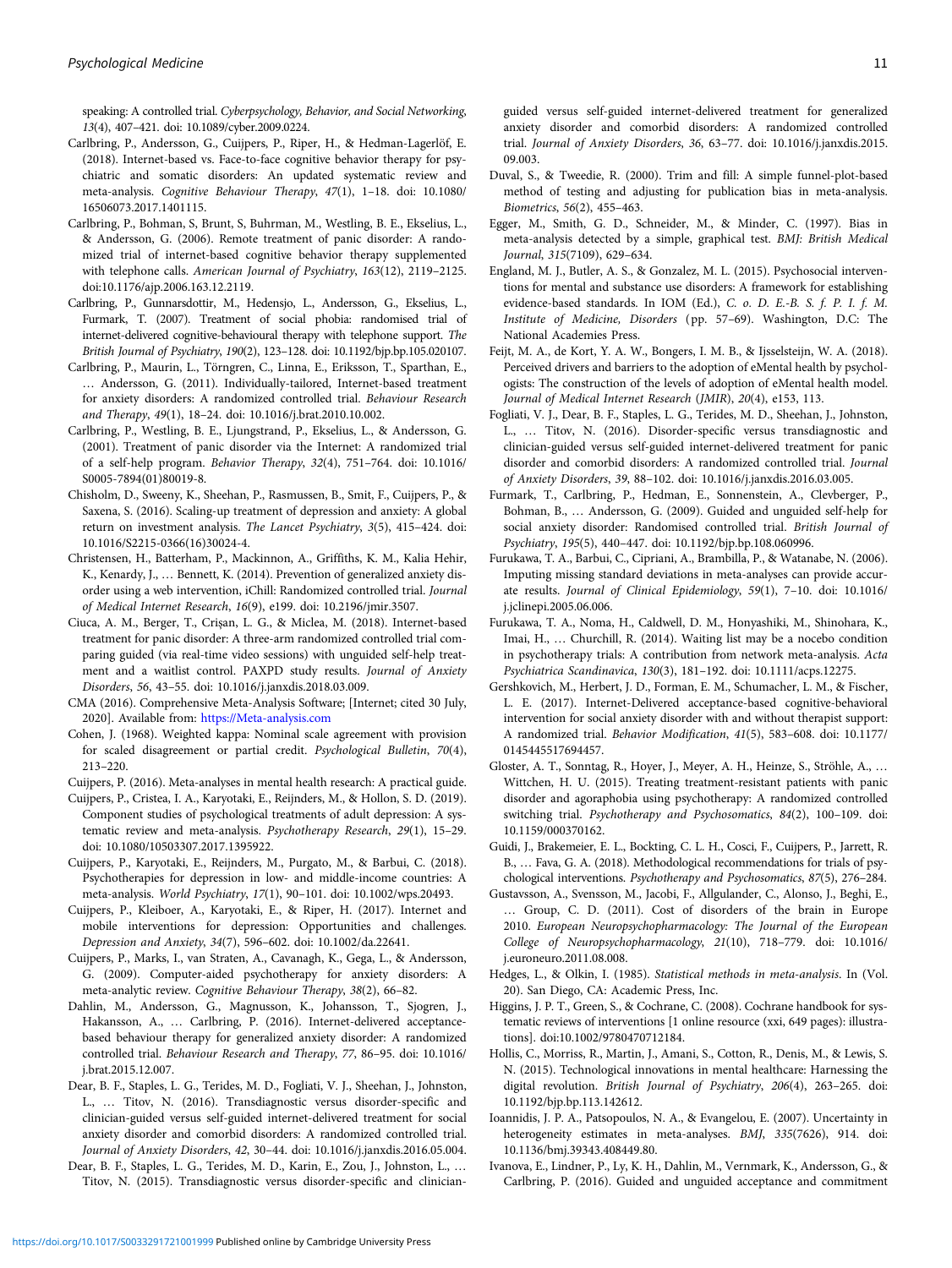<span id="page-11-0"></span>therapy for social anxiety disorder and/or panic disorder provided via the internet and a smartphone application: A randomized controlled trial. Journal of Anxiety Disorders, 44, 27–35. doi: 10.1016/j.janxdis.2016.09.012.

- Johansson, R., Hesslow, T., Ljótsson, B., Jansson, A., Jonsson, L., Färdig, S., … Andersson, G. (2017). Internet-based affect-focused psychodynamic therapy for social anxiety disorder: A randomized controlled trial with 2 year follow-up. Psychotherapy, 54(4), 351–360. doi: 10.1037/pst0000147.
- Johnston, L., Titov, N., Andrews, G., Spence, J., & Dear, B. F. (2011). A RCT of a transdiagnostic internet-delivered treatment for three anxiety disorders: examination of support roles and disorder-specific outcomes. PLoS ONE, 6(11), e28079, 1–13. doi:10.1371/journal.pone.0028079.
- Jones, S. L., Hadjistavropoulos, H. D., & Soucy, J. N. (2016). A randomized controlled trial of guided internet-delivered cognitive behaviour therapy for older adults with generalized anxiety. Journal of Anxiety Disorders, 37, 1–9. doi: 10.1016/j.janxdis.2015.10.006.
- Kählke, F., Berger, T., Schulz, A., Baumeister, H., Berking, M., Auerbach, R. P., … Ebert, D. D. (2019). Efficacy of an unguided internet-based selfhelp intervention for social anxiety disorder in university students: A randomized controlled trial. International Journal of Methods in Psychiatric Research, 28(2), e1766, 1–12. doi: 10.1002/mpr.1766.
- Kampmann, I. L., Emmelkamp, P. M. G., & Morina, N. (2016). Meta-analysis of technology-assisted interventions for social anxiety disorder. Journal of Anxiety Disorders, 42, 71–84. doi: 10.1016/j.janxdis.2016.06.007.
- Kenardy, J. A., Dow, M. G., Johnston, D. W., Newman, M. G., Thomson, A., & Taylor, C. B. (2003). A comparison of delivery methods of cognitive-behavioral therapy for panic disorder: an international multicenter trial. Journal of Consulting and Clinical Psychology, 71(6), 1068–1075. doi: 10.1037/0022- 006x.71.6.1068.
- Klein, B., Richards, J. C., & Austin, D. W. (2006). Efficacy of internet therapy for panic disorde. Journal of Behavior Therapy and Experimental Psychiatry, 37, 213–238. doi: 10.1016/j.jbtep.2005.07.001.
- Kok, R. N, Van Straten, A., Beekman, A. T., & Cuijpers, P. (2014). Short-term effectiveness of web-based guided self-help for phobic outpatients: randomized controlled trial. Journal of Medical Internet Research, 16(9), e226, 1–16. doi: 10.2196/jmir.3429.
- Koo, T. K., & Li, M. Y. (2016). A guideline of selecting and reporting intraclass correlation coefficients for reliability research. Journal of Chiropractic Medicine, 15(2), 155–163. doi: 10.1016/j.jcm.2016.02.012.
- Kraemer, H. C., & Kupfer, D. J. (2006). Size of treatment effects and their importance to clinical research and practice. Biological Psychiatry, 59(11), 990–996. doi: 10.1016/j.biopsych.2005.09.014.
- Mathiasen, K., Riper, H., Ehlers, L. H., Valentin, J. B., & Rosenberg, N. K. (2016). Internet-based CBT for social phobia and panic disorder in a specialised anxiety clinic in routine care: Results of a pilot randomised controlled trial. Internet Interventions, 4, 92–98. doi: 10.1016/j.invent.2016.03.001
- McHugh, M. L. (2012). Interrater reliability: The kappa statistic. Biochemia Medica, 22(3), 276–282. Retrieved from [https://pubmed.ncbi.nlm.nih.gov/](https://pubmed.ncbi.nlm.nih.gov/23092060) [23092060](https://pubmed.ncbi.nlm.nih.gov/23092060); <https://www.ncbi.nlm.nih.gov/pmc/articles/PMC3900052/>.
- Moher, D., Liberati, A., Tetzlaff, J., & Altman, D. G. (2010). Preferred reporting items for systematic reviews and meta-analyses: The PRISMA statement. International Journal of Surgery, 8(5), 336–341. doi: 10.1016/j.ijsu.2010.02.007.
- Newby, J. M., Twomey, C., Yuan Li, S. S., & Andrews, G. (2016). Transdiagnostic computerised cognitive behavioural therapy for depression and anxiety: A systematic review and meta-analysis. Journal of Affective Disorders, 199, 30–41. doi: 10.1016/j.jad.2016.03.018.
- Nordgreen, T., Haug, T., Öst, L. G., Andersson, G., Carlbring, P., Kvale, G., … Havik, O. E. (2016). Stepped care versus direct face-to-face cognitive behavior therapy for social anxiety disorder and panic disorder: A randomized effectiveness trial. Behavior Therapy, 47(2), 166–183. doi: 10.1016/j.beth.2015.10.004.
- Nordgren, L. B., Hedman, E., Etienne, J., Bodin, J., Kadowaki, A., Eriksson, S., …Carlbring, P. (2014). Effectiveness and cost-effectiveness of individually tailored Internet-delivered cognitive behavior therapy for anxiety disorders in a primary care population: A randomized controlled trial. Behaviour Research and Therapy, 59, 1–11. doi: 10.1016/j.brat.2014.05.007.
- Olthuis, J. V., Watt, M. C., Bailey, K., Hayden, J. A., & Stewart, S. H. (2015). Therapist-supported internet cognitive behavioural therapy for anxiety disorders in adults. The Cochrane Database of Systematic Reviews, (3), CD011565. doi: 10.1002/14651858.CD011565.
- Oromendia, P., Orrego, J., Bonillo, A., & Molinuevo, B. (2016). Internet-based self-help treatment for panic disorder: A randomized controlled trial comparing mandatory versus optional complementary psychological support. Cognitive Behaviour Therapy, 45(4), 270–286. doi: 10.1080/ 16506073.2016.1163615.
- Orsini, N., Bottai, M., Higgins, J., & Buchan, I. (2005). HETEROGI: Stata module to quantify heterogeneity in a meta-analysis.
- Papola, D., Barbui, C., Cuijpers, P., Karyotaki, E., & Sijbrandij, M. (2020). A meta-analytic database of randomised trials on psychotherapies for anxiety. Retrieved from: osf.io/9xe2g.
- Păsărelu, C. R., Andersson, G., Bergman Nordgren, L., & Dobrean, A. (2017). Internet-delivered transdiagnostic and tailored cognitive behavioral therapy for anxiety and depression: A systematic review and meta-analysis of randomized controlled trials. Cognitive Behaviour Therapy, 46(1), 1–28. doi: 10.1080/16506073.2016.1231219.
- Paxling, B., Almlov, J., Dahlin, M., Carlbring, P., Breitholtz, E., Eriksson, T., & Andersson, G. (2011). Guided internet-delivered cognitive behavior therapy for generalized anxiety disorder: A randomized controlled trial. Cognitive Behaviour Therapy, 40(3), 159–173. doi: 10.1080/16506073. 2011.576699.
- Pompoli, A., Furukawa, T. A., Efthimiou, O., Imai, H., Tajika, A., & Salanti, G. (2018). Dismantling cognitive-behaviour therapy for panic disorder: A systematic review and component network meta-analysis. Psychological Medicine, 48(12), 1945–1953. doi: 10.1017/S0033291717003919.
- RevMan (2020). Review Manager Web (RevMan Web): The Cochraine Collaboration; Available at <https://revman.cochrane.org>.
- Ricardo, F. M. O., Eduardo, L. B., Ken, C., Stephen, M. S., Julia, I. B., Elizabeth, A. S., & Eliseo, J. P. R.-S. (2016). Massive open online interventions: A novel model for delivering behavioral-health services worldwide. Clinical Psychological Science, 4(2), 194–205. doi: 10.1177/2167702615583840.
- Richards, J. C., Klein, B., & Austin, D. W. (2006). Internet cognitive behavioural therapy for panic disorder: Does the inclusion of stress management information improve end-state functioning? Clinical Psychologist, 10(1), 2– 15. doi: 10.1080/13284200500378795.
- Richards, D., Richardson, T., Timulak, L., & McElvaney, J. (2015). The efficacy of internet-delivered treatment for generalized anxiety disorder: A systematic review and meta-analysis. Internet Interventions, 2(3), 272–282. doi: 10.1016/j.invent.2015.07.003.
- Richards, D., Timulak, L., Rashleigh, C., Mcloughlin, O., Colla, A., Joyce, C., … Anderson-Gibbons, M. (2016). Effectiveness of an internet-delivered intervention for generalized anxiety disorder in routine care: A randomised controlled trial in a student population. Internet Interventions, 6, 80–88. doi: 10.1016/j.invent.2016.10.003.
- Roberge, P., Normand-Lauzière, F. O., Raymond, I., Luc, M., Tanguay-Bernard, M.-M. L., Duhoux, A., … Fournier, L. (2015). Generalized anxiety disorder in primary care: Mental health services use and treatment adequacy. BMC Family Practice, 16(146), 1–11. doi: 10.1186/s12875-015-0358-y.
- Robinson, E., Titov, N., Andrews, G., McIntyre, K., Schwencke, G., & Solley, K. (2010). Internet treatment for generalized anxiety disorder: A randomized controlled trial comparing clinician vs. Technician assistance. PLoS ONE, 5(6), e10942. doi: 10.1371/journal.pone.0010942.
- Ruwaard, J., Broeksteeg, J., Schrieken, B., Emmelkamp, P., & Lange, A. (2010). Web-based therapist-assisted cognitive behavioral treatment of panic symptoms: A randomized controlled trial with a three-year follow-up. Journal of Anxiety Disorders, 24(4), 387–396. doi: 10.1016/j.janxdis.2010. 01.010.
- Schroder, J., Jelinek, L., & Moritz, S. (2017). A randomized controlled trial of a transdiagnostic Internet intervention for individuals with panic and phobias - One size fits all. Journal of Behavior Therapy and Experimental Psychiatry, 54, 17–24. doi: 10.1016/j.jbtep.2016.05.002.
- Schulz, A., Stolz, T., Vincent, A., Krieger, T., Andersson, G., & Berger, T. (2016). A sorrow shared is a sorrow halved? A three-arm randomized controlled trial comparing internet-based clinician-guided individual versus group treatment for social anxiety disorder. Behaviour Research and Therapy, 84, 14–26. doi: 10.1016/j.brat.2016.07.001.
- Schuster, R., Topooco, N., Keller, A., Radvogin, E., & Laireiter, A.-R. (2020). Advantages and disadvantages of online and blended therapy: Replication and extension of findings on psychotherapists' appraisals. Internet Interventions, 21, 100326. doi: 10.1016/j.invent.2020.100326.